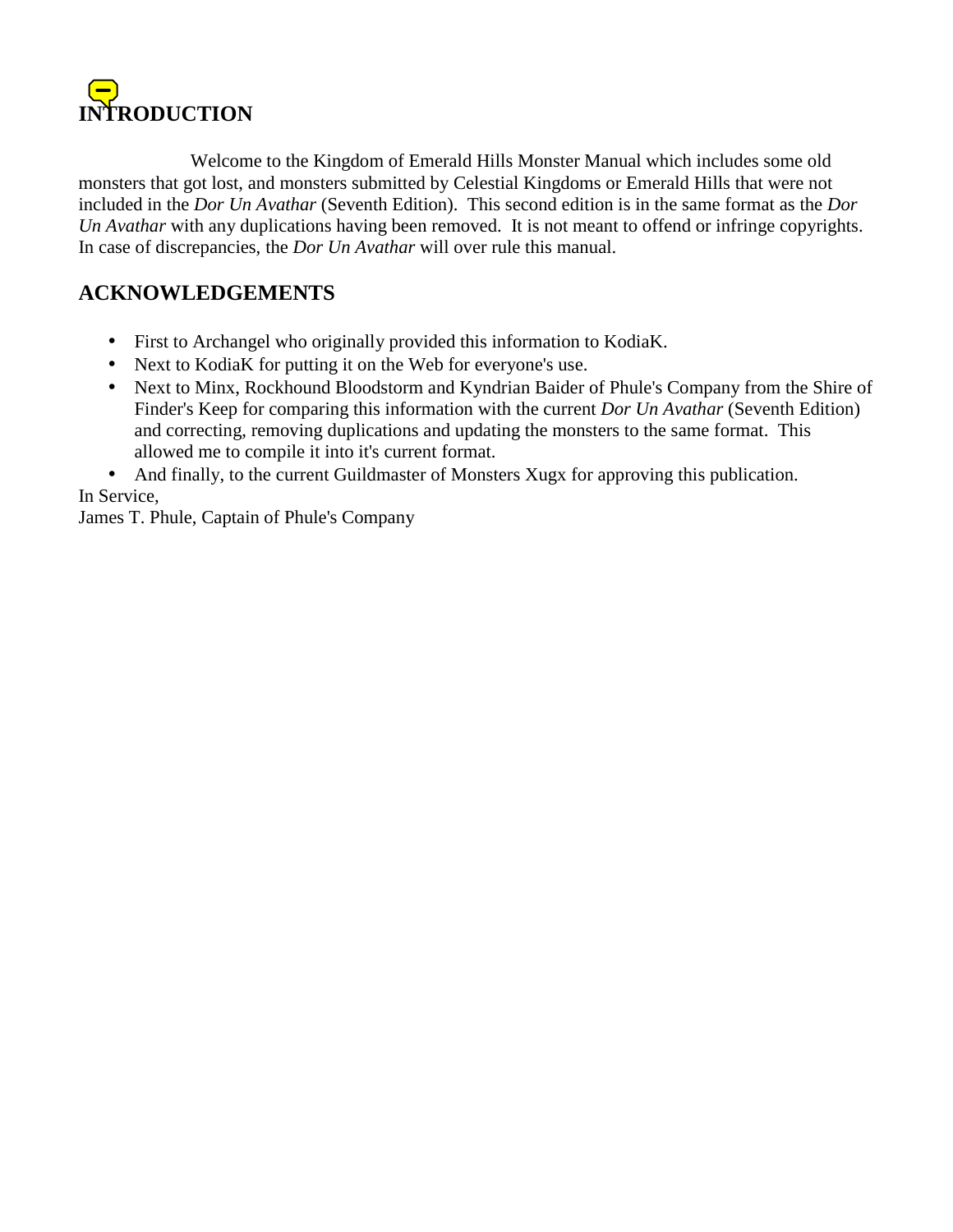# **TABLE OF CONTENTS**

| STANDARD CREATURES 1 |  |
|----------------------|--|
|                      |  |
|                      |  |
|                      |  |
|                      |  |
|                      |  |
|                      |  |
|                      |  |
|                      |  |
|                      |  |
|                      |  |
|                      |  |
|                      |  |
|                      |  |
|                      |  |
|                      |  |
|                      |  |
|                      |  |
|                      |  |
|                      |  |
|                      |  |
|                      |  |
|                      |  |
|                      |  |
|                      |  |
|                      |  |
|                      |  |
|                      |  |
|                      |  |
|                      |  |
|                      |  |
|                      |  |
|                      |  |
|                      |  |
|                      |  |
|                      |  |
|                      |  |
|                      |  |
|                      |  |
|                      |  |
|                      |  |
|                      |  |
|                      |  |
|                      |  |
|                      |  |
|                      |  |
|                      |  |
|                      |  |
|                      |  |
|                      |  |
|                      |  |
|                      |  |
|                      |  |
|                      |  |
|                      |  |
|                      |  |

| Werecat (Puma, Leopard, Lion, Tiger, etc.) 14 |  |
|-----------------------------------------------|--|
| Werecat (Bobcat, Ocelot, Lynx, etc.) 14       |  |
|                                               |  |
|                                               |  |
|                                               |  |
|                                               |  |
|                                               |  |
|                                               |  |
|                                               |  |
|                                               |  |
|                                               |  |
|                                               |  |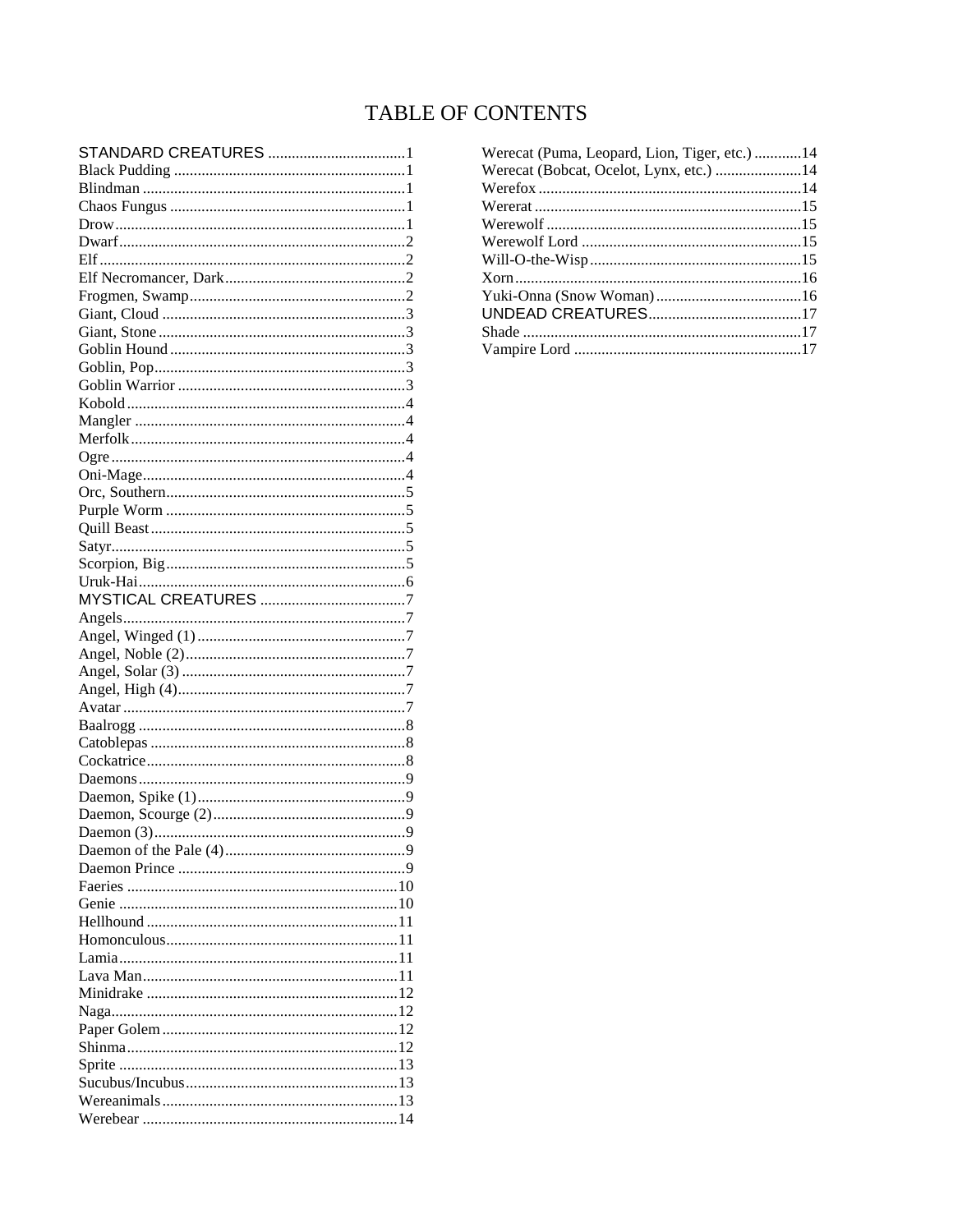#### **STANDARD CREATURES**

### **Black Pudding**

Q/M Ratio 3:1

Armor: 4 points invulnerability, non-sectional.

Attacks: 1 flail.

Abilities:

- 1) Immune to all verbals except Entangle Trap and Call Lightning.
- 2) Immune to all piercing attacks.
- 3) Immune to Poison.

#### Description:

The Black Pudding is a notorious danger of some wilderness areas, especially large bogs and caved areas. It is a thick, mobile mass of black gelatinous ichor, roving around digesting everything in its path. It is mindless, difficult to anger, but quick to hunger.

## Lives: 2

# Levels:  $1<sup>st</sup>$

- $1<sup>st</sup>$  No additional abilities.<br> $2<sup>nd</sup>$  Flail considered Red.
- Flail considered Red.
- $3<sup>rd</sup>$  No additional abilities.<br>4<sup>th</sup> 5 points invulnerability
- $4<sup>th</sup>$  5 points invulnerability.<br> $5<sup>th</sup>$  6 points invulnerability.
- $5<sup>th</sup>$  6 points invulnerability.<br>6<sup>th</sup> 3 lives.
- 3 lives.

# **Blindman**

- Q/M Ratio 1:1
- Armor: 3 points natural.
- Attacks: 2 Flails as tentacles.

Abilities:

Teleport (Wizard, 1/life) by saying

"Tunnelling"x5 and "Arriving"x5 to reappear.

Description:

The Blindman is also called the Netherworm or Cave Master. It is a squishy, pale mass or flesh, devoid of any features, armed with 2 powerful tentacles. The name Blindman refers to its lack of eyes; it senses vibrations and air currents to capture its prey and is surprisingly fast.

### Lives: 3

# Levels:  $1^{\text{st}}$

- No additional abilities.
- $2<sup>nd</sup>$  Flails considered Red.
- 3<sup>rd</sup> Armor becomes 4 points. Fight after Death (Barbarian, end of every life).
- $4<sup>th</sup>$  No additional abilities.
- $5<sup>th</sup>$  Teleport (2/life).
- $6<sup>th</sup>$  Armor becomes 5 points.

### **Chaos Fungus**

Q/M Ratio 3:1

Armor: 1 point.

Attacks: Any melee weapon up to 5ft. in length.

Abilities:

Immune to Charm, Yield, Sleep, Fear, and other mind controls.

- 1. Immune to all piercing attacks.
- 2. Immune to Subdual.
- 3. Infect Corpse (1/game) by touching a dead body and saying "I take thy corpse." This gives the Chaos Fungus one more life. This ability does not work on anyone killed by Fire, Sphere of Annihilation, Siege Weapons, etc., or anyone with Protection from Disease. It acts like a Sever Spirit and does not take a life from the victim.

#### Description:

Chaos Fungus creatures are humanoid beings, relentless and utterly inhuman in thought process. In effect, they function as a hive mind, gathering corpses to infect with their spores to create more of their kind.

# Lives: 2

Levels:

- 1<sup>st</sup> No additional abilities.
- 2<sup>nd</sup> Armor becomes 2 points.
- 3<sup>rd</sup> Infect Corpse(2/game).
- 4<sup>th</sup> Immunity to being held(as Barbarian) Armor becomes 3 points.
- $5<sup>th</sup>$  Weapons considered Red.<br>6<sup>th</sup> Infect Corpse(3/game).
- Infect Corpse(3/game).

#### **Drow**

Q/M Ratio 2:1

Armor: 2 points natural. May use a small shield.

Attacks: Short swords, throwing daggers, and any bows. Abilities:

- 1) Improve Weapon (Warrior, 2/game).
- 2) Immune to Poisons, Sleep and Charms.

Description:

The Drow are an evil offshoot of normal elves. They have the same basic form yet have black skin and silver or white hair. They are masters of deception and not to be trusted for an instant.

#### Lives: 3

- Levels:
	- 1<sup>st</sup> No additional abilities.
		- $2<sup>nd</sup> +1$  damage to all arrows. Poison Weapon (Assassin, 1/game).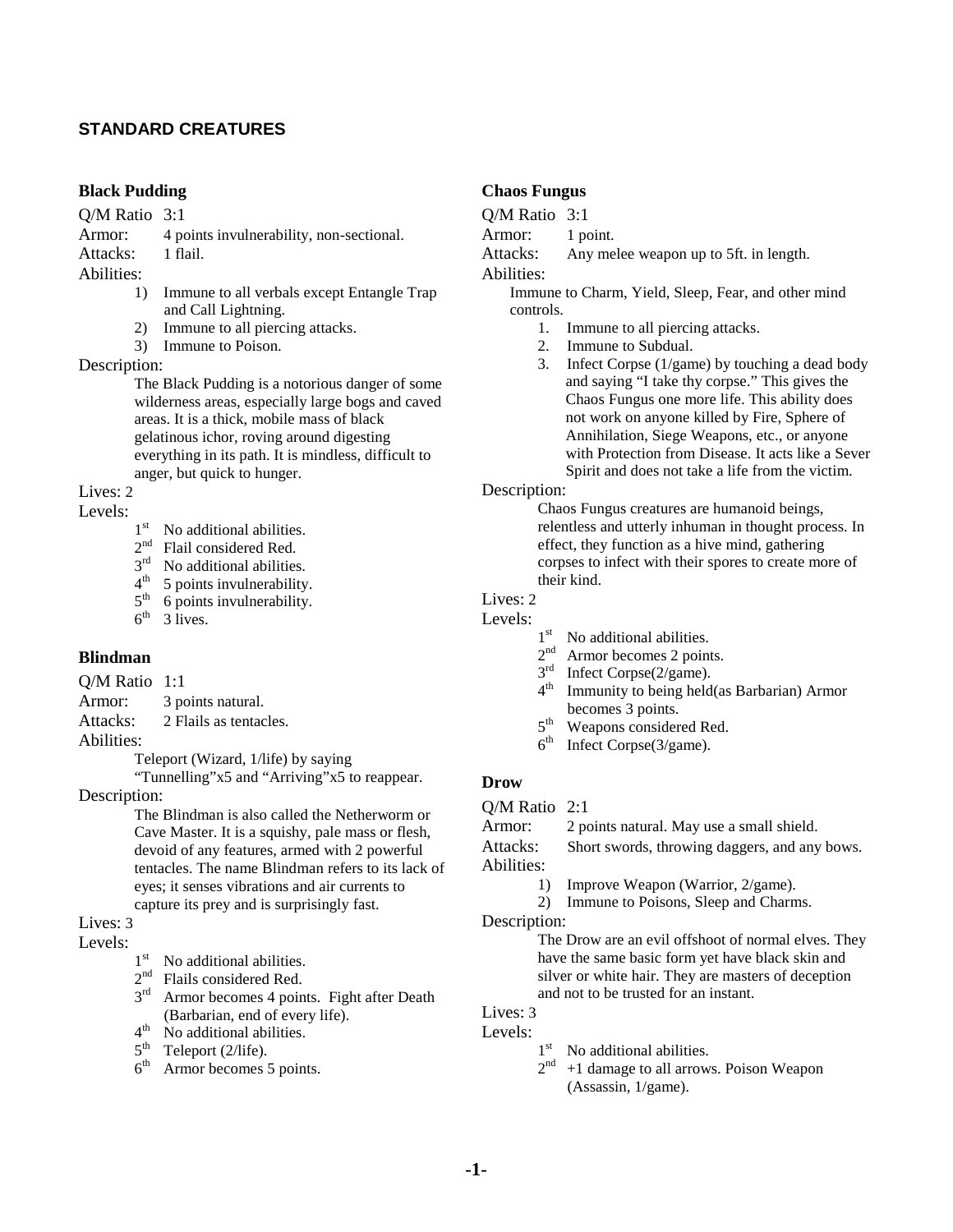- $3<sup>rd</sup>$  Antidote to Poison (Assassin, 1/life). Improve Weapon 1/life.
- $4<sup>th</sup>$  5 points of 1st level wizard magic. Teleport (Assassin, 1/game).
- 5<sup>th</sup> 5 points of 2nd level wizard magic. Teleport 1/life.
- $6<sup>th</sup>$  5 points of 3rd level wizard magic. Extra Assassin ability.

### **Dwarf**

Q/M Ratio 2:1

- Armor: 1 point natural. Up to 4 additional points may be worn. May use a medium shield.
- Attacks: Any melee weapon up to 3 ft. and throwing axes/hammers.

#### Abilities:

- 1) All axes are considered red.
- 2) Barbarian immunities. Also immune to Poison.

#### Description:

Dwarves are a short, stocky, human-like race renowned for their mining and blacksmithing abilities. They are very wise and the males have long beards. Honor is regarded very highly among this race.

# Lives: 4

- Levels:  $1^{\text{st}}$ 
	- No additional abilities.
	- $2<sup>nd</sup>$  Improve Weapon (Warrior, 1/game).<br> $3<sup>rd</sup>$  Berserk on last life (Barbarian)
	- Berserk on last life (Barbarian).
	- $4<sup>th</sup>$  Mend (Wizard, 1/life). +1 point to any armor worn.
	- $5<sup>th</sup> +1$  life (total of 5). Improve Shield (Warrior,  $1/game$ ).
	- $6<sup>th</sup>$  May fight after death (Barbarian berserk). Throwing axes are red.

# **Elf**

Q/M Ratio 2:1

| Armor:     | Up to 3 points. May use a small shield.                       |
|------------|---------------------------------------------------------------|
| Attacks:   | As Archer.                                                    |
| Abilities: |                                                               |
|            | $\mathbf{T} \cdot \mathbf{I}$ . $\mathbf{M} \cdot \mathbf{I}$ |

- 1) Tracking (Scout).
- 2) Immune to Sleep and Charms.
- Description:

Elves are a long lived, virtually immortal race. They are beautiful, lithe of form and graceful in movement. All have pointed ears and large, slanted eyes. They are very attuned to nature and have a high respect for it. As such, they will usually treat Druids and Scouts well, unless given a reason to do otherwise.

#### Lives: 3

Levels:

- $1<sup>st</sup> +1$  damage to all arrows. Reusable Stun and Flame Arrow.
- 2<sup>nd</sup> Pass Without Trace (Druid, 1/game).
- 3<sup>rd</sup> Reusable Armor Piercing Arrow. Improve Weapon (Warrior, 2/game).
- $4<sup>th</sup>$  +1 damage to arrows (+2 total). Entangle Trap (Scout, 1/life).
- $5<sup>th</sup>$  Pass Without Trace 2/game. 5 points druid magic for levels 1-3.
- $6<sup>th</sup>$  Improve Weapon 1/life. 5 points druid magic for levels 4-6.

# **Elf Necromancer, Dark**

|              |    | Q/M Ratio 5:1 (QUEST)                                |
|--------------|----|------------------------------------------------------|
| Armor:       |    | 3 point invulnerability.                             |
| Attacks:     |    | Any single sword and dagger.                         |
| Abilities:   |    |                                                      |
|              | 1) | Immune to death magic/abilities (except              |
|              |    | Vibrating Palm), Poison, traps, hold, controls,      |
|              |    | charms, Sleep, and Lost.                             |
|              | 2) | Regeneration: limbs and armor in 50 count.           |
|              | 3) | Necromantic spells:                                  |
|              |    | -Reanimate (Wizard, unlimited)                       |
|              |    | -Finger of Death (Druid, unlimited)                  |
|              |    | -Reincarnate (Druid, 1/life)                         |
|              |    | -Wounding (Healer, 4/life)                           |
|              |    | -Summon Dead (Healer, 1/life)                        |
|              |    | -Touch of Death (Healer, 4/life)                     |
|              |    | -Sever Spirit (Healer, unlimited)                    |
|              |    | -Talk to Dead (Wizard, unlimited                     |
|              | 4) | After losing its last life, becomes a Lich as        |
|              |    | Wizard spell, but can move.                          |
| Description: |    |                                                      |
|              |    | Normally a female dark elf who revels in death and   |
|              |    | destruction, and has given herself completely to the |
|              |    | gods of death. The more she kills, the greater her   |
|              |    |                                                      |

reward will be in the afterlife. She will create an army from the dead she has slain and use them to defend her.

# Lives: 1

# Levels:  $1^{st}$

- 5 points Druid magic per level, levels 1 3.
- $2<sup>nd</sup>$  2 total lives.
- $3<sup>rd</sup>$  Can use crossbow with poisoned arrows.
- $4<sup>th</sup>$  3 total lives.<br> $5<sup>th</sup>$  5 points of V
- $5<sup>th</sup>$  5 points of Wizard magic per level, levels 1 3.<br> $6<sup>th</sup>$  5 points of Wizard magic per level. levels 4 6.
- 5 points of Wizard magic per level, levels 4 6.

# **Frogmen, Swamp**

| $O/M$ Ratio 3:1 |                                               |
|-----------------|-----------------------------------------------|
| Armor:          | None initially. May use a small shield.       |
| Attacks:        | Two daggers (claws), short melee weapons, and |
|                 | javelins.                                     |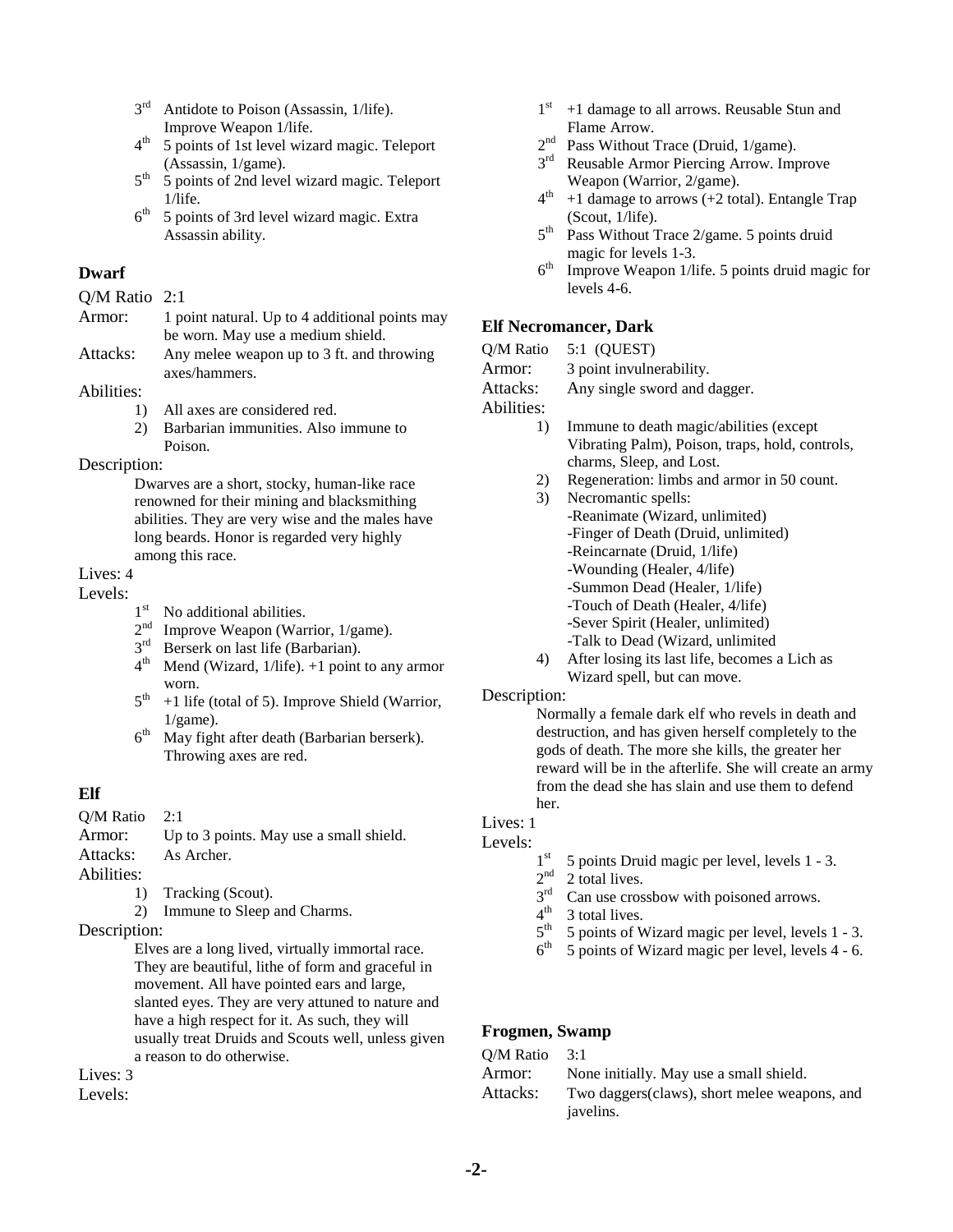#### Abilities:

- 1) Spit Paralyzation poison (1 bolt/unlimited) must declare " Paralyzation poison!" then throw gray spell ball. Victim is paralyzed for a 100 count.
- 2) Immune to entangle, traps, charm, and hold, magical or otherwise.
- 3) Immune to poison.
- 4) Leap(U)- Similar to Flight but must state loudly "Leap." Can leap up to 50' away, then must land before 'leaping' again.

#### Description:

Men shaped like frogs and have gained the gift of poisons. They are formidable fighters, known for their glorious death runs.

#### Vulnerabilities:

Except when berserk, afraid of fire and ice.

# Lives: 4

# Levels:  $1^{st}$

- Spit Poison.
- $2<sup>nd</sup>$  1 point natural armor.<br> $3<sup>rd</sup>$  Berserk on last life.
- $3<sup>rd</sup>$  Berserk on last life.<br>4<sup>th</sup> Poisoned melee wes
- Poisoned melee weapon (Assassin, 1/game).
- $5<sup>th</sup>$  2 points natural armor.<br> $6<sup>th</sup>$  Spit poison becomes le
- Spit poison becomes lethal after a 30 count.

# **Giant, Cloud**

| Q/M Ratio | 4:1                                    |
|-----------|----------------------------------------|
| Armor:    | 2 points natural, and may wear up to 2 |
|           | additional points.                     |
| Attacks:  | Any Melee (count as Red due to         |
|           | strength).                             |

#### Abilities:

- 1) Iceball (Wizard, 1 bolt/unlimited).
- 2) Lightning Bolt (Wizard, 1 bolt/unlimited).
- 3) Shove (Wizard, 2/life).

# Lives: 2

# Levels:  $1<sup>st</sup>$

- $1<sup>st</sup>$  No additional abilities.<br> $2<sup>nd</sup>$  No additional abilities
- No additional abilities.
- 3<sup>rd</sup> Berserk on last life.
- $4^{th}$  3 total lives.<br> $5^{th}$  No additions
- No additional abilities.
- $6<sup>th</sup>$  Berserk 2/game.

# **Giant, Stone**

| O/M Ratio  | 3:1                                      |
|------------|------------------------------------------|
| Armor:     | Stoneskin (no additional armor allowed). |
| Attacks:   | Any Melee (count as Red due to           |
|            | strength).                               |
| Abilities: |                                          |
|            | Petrify (Druid, 3 bolts/unlimited).      |
| Lives: 2   |                                          |
| Levels:    | None.                                    |

# **Goblin Hound**

# Q/M Ratio 1:1

Armor: 1 Point natural

Attacks: 2 Short swords as claws.

Abilities:

- 1) Tracking (Scout, 1/life).
- 2) Jump (Wizard Flight,1/life) by saying "Jump". Hound must move in a straight path and land within a 5 count.
- 3) May climb Thorn Walls.

# Description:

Occasionally described as half wolf, half rat, and three quarters lizard. They are ugly, cunning, and very fast. Some humanoids keep them as pets; the Hound's vicious nature makes them excellent guards and hunters, if you don't mind fighting them for the catch.

# Lives: 2

# Levels:  $1^{\text{st}}$

- No additional abilities.
- $2<sup>nd</sup>$  Jump (2/life).
- $3<sup>rd</sup>$  3 Lives.
- $4<sup>th</sup>$  Jump (3/life). Armor becomes 2 points.
- 5<sup>th</sup> Claws considered Red.
- $6<sup>th</sup>$  Tracking (2/life).

# **Goblin, Pop**

| O/M Ratio  | $\frac{1}{2}$ : 1                               |
|------------|-------------------------------------------------|
| Armor:     | None.                                           |
| Attacks:   | Any short melee weapon, short bow, and javelin. |
| Abilities: | After 100 count regenerates from death with a   |
|            | loud popping noise. This ability represents the |
|            | mass numbers of goblins that attack an area.    |
|            |                                                 |

Vulnerabilities: Any wound kills.

Lives: Unlimited. A limit may be places for game purposes. Levels: None.

# **Goblin Warrior**

- Q/M Ratio 1:1
- Armor: 1 point natural armor; can wear 2 additional points. May use a small shield.
- Attacks: Short melee weapons, short bow, polearms, javelins.

### Abilities:

- 1) Vanish (Brownie, 1/life).
- 2) Detect Magic (U)- can track magic- using classes, monsters and Faeries.

#### Description:

Ugly with green molten skin. They are always trying to find treasure and will hunt down Faeries at any cost. They are extremely greedy and not to smart, which makes them easy to bribe.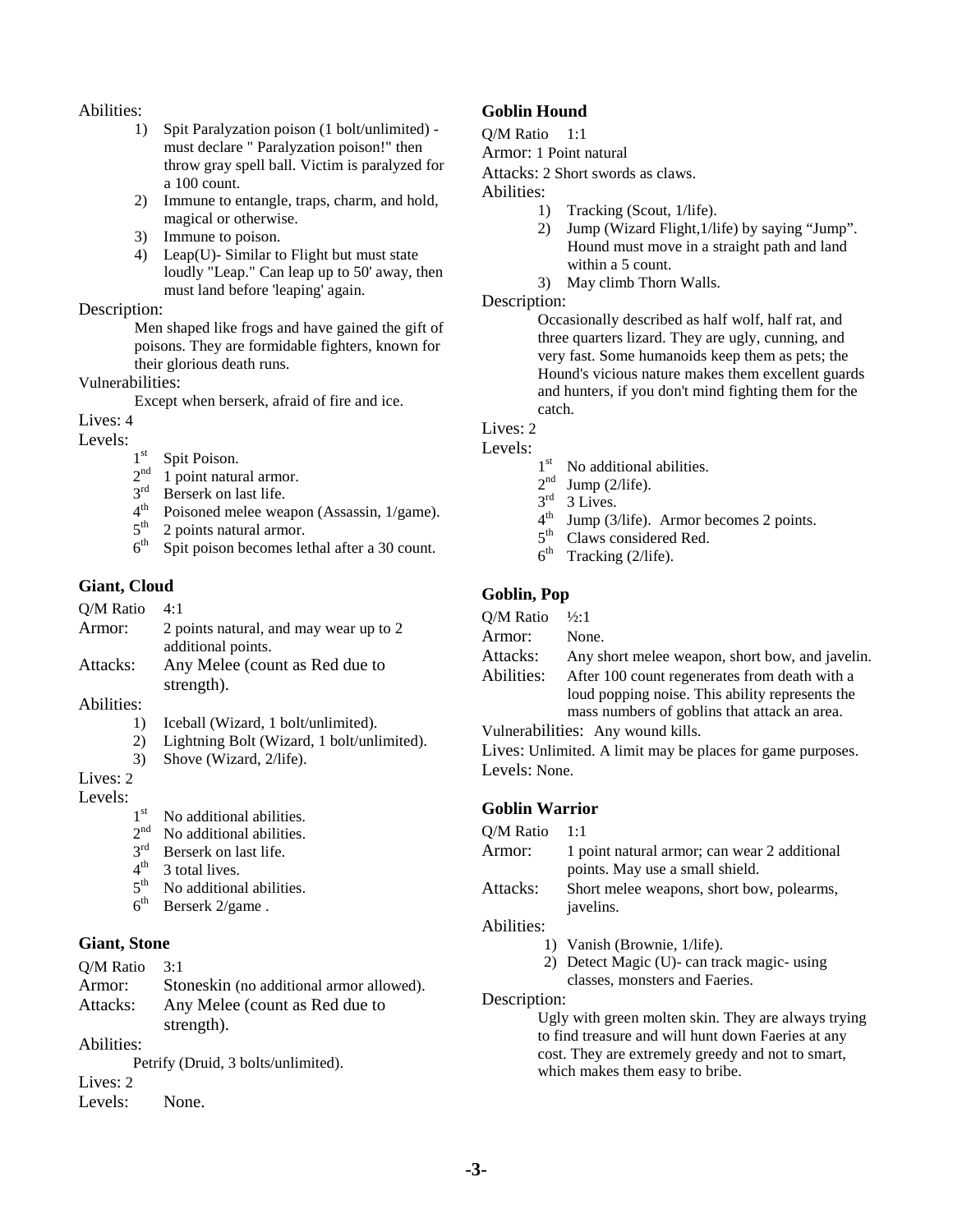Vulnerabilities:

They fight in disorganized packs with no strategy and are fearful of magic.

Lives: 6

Levels:

- $1^{\text{st}}$  Flame Arrow (Archer, 1/life).<br> $2^{\text{nd}}$  +1 damage with arrows.
- $2<sup>nd</sup>$  +1 damage with arrows.<br> $3<sup>rd</sup>$  Poison Weapon (Assassi
- Poison Weapon (Assassin, 1/game).
- 4th Armor Piercing Arrow 1/game.
- 5<sup>th</sup> Poison Weapon 1/life.
- $6<sup>th</sup>$  Vanish 2/life.

#### **Kobold**

Q/M Ratio 1:1

Armor: None initially.

Attacks: One non-hinged weapon under 3 ft., or two daggers.

Abilities: Traps (Assassin, unlimited).

Description:

Small, 3-4 ft. humanoids resembling a scaly dog. They have a skinny, rat like tail and beady eyes. They smell like old earth and are rust brown in color. They are weak, but are tenacious and will not retreat from battle. Often, they will have many traps set to protect them. They will band together under anyone willing to protect them.

Lives: 5

Levels:

- $1<sup>st</sup>$  No additional abilities.<br> $2<sup>nd</sup>$  Entangle Trap (Scout
- Entangle Trap (Scout, 1/life).
- $3<sup>rd</sup>$  6 lives. May wear 1 point of armor or small shield.
- $4<sup>th</sup>$  7 lives. May wear 2 points of armor and use a small shield.
- $5<sup>th</sup>$  No additional abilities.<br>6<sup>th</sup> No additional abilities.
- No additional abilities.

#### **Mangler**

- Q/M Ratio 2:1
- Armor: 3 points natural.
- Attacks: 2 Short Swords as claws and/or Flail as tail. Abilities:
	- 1) All attacks considered Red.
		- 2) Cure Poison(Healer, 1/life) no incantation.

Description:

Manglers are giant lizard, generally at least 10 feet in length without the tail, which is very flexible and tipped with a heavy, spiked ball. Manglers are voracious carnivores and can survive almost any climate except arctic.

# Lives: 3

- Levels:  $1^{st}$ 
	- No additional abilities.
	- 2<sup>nd</sup> No additional abilities.
	- $3<sup>rd</sup>$  4 lives.
- $4<sup>th</sup>$  No additional abilities.<br> $5<sup>th</sup>$  No additional abilities.
- $5<sup>th</sup>$  No additional abilities.<br>6<sup>th</sup> Armor becomes 4 poin
- Armor becomes 4 points.

### **Merfolk**

Q/M Ratio 3:1 (QUEST)

Armor: None. May use a small shield.

Attacks: Dagger, javelin, trident, and throwing weapons. May use Red versions of these.

Abilities:

- 1) Regeneration: Wounds in a 30 count if in water.
- 2) Submerge by saying "Submerge!" Considered under water and con not be attacked (unless scenario dictates otherwise).
- 3) Immune to all charms, controls, Confusion, and Ice based spells.
- 4) Yield, Hold, and Shove (Wizard, unlimited).

Description:

These are beautiful creatures with the torso of a person and the tail of a fish. They will normally help a lost ship or drowning sailors. If the must, they defend very fiercely.

Vulnerabilities: May not run when out of water.

Lives: 3

Levels: none.

#### **Ogre**

Q/M Ratio 2:1

Armor: 2 points natural, up to 4 additional points. May use any shield.

Attacks: As Barbarian, except no bow.

Abilities:

- 1) Barbarian immunities.
	- 2) All weapons are considered red.

#### Description:

Huge, marauding brutes with the intelligence of a table leg. They are irrepressible bullies, but will not shy away from larger opponents. Ogres have an extreme distrust of magic and will shy away from anyone who uses it.

# Lives: 4

- Levels:  $1^{\text{st}}$ 
	- Scare (Death Knight, 2/life).
	- 2<sup>nd</sup> All weapons do an extra point of damage.
	- 3rd Berserk (Barbarian) on last life.
	- 4<sup>th</sup> Armor becomes 3 points.
	- $5<sup>th</sup>$  Fight after death (Barbarian) on last life.
	- $6<sup>th</sup>$  Berserk and Fight after death on last two lives.

#### **Oni-Mage**

| $O/M$ Ratio 4:1 |                                              |
|-----------------|----------------------------------------------|
| Armor:          | 3 points natural.                            |
| Attacks:        | Any melee weapon (prefers polearms and large |
|                 | swords) considered red.                      |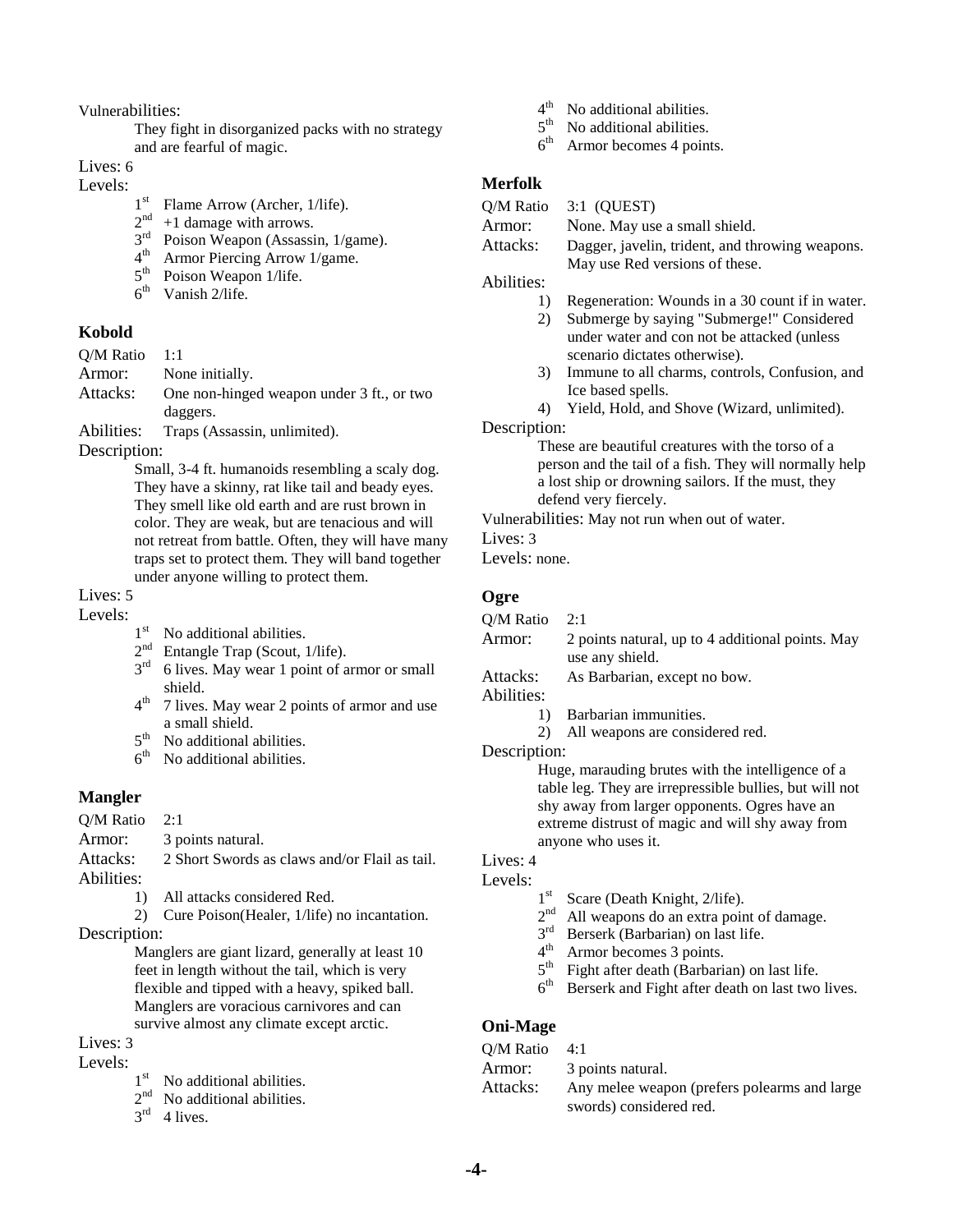#### Abilities:

- 1) Barbarian immunities.
- 2) Presence against Ogres, Orcs, and Goblins.
- 3) Teleport (Wizard, unlimited).
- 4) Regeneration of wounds in 100 count, armor in 300 count per section.

#### Description:

Oni-mages are a rare form of ogre from the Orient. Their powers make them feared and obeyed by all of the lesser humanoid races in the community they belong to.

# Lives: 3

# Levels:  $1<sup>st</sup>$

- $1<sup>st</sup>$  5 points  $1<sup>st</sup>$  level wizard magic.<br>  $2<sup>nd</sup>$  5 points  $2<sup>nd</sup>$  level wizard magic.
- $5$  points  $2<sup>nd</sup>$  level wizard magic.
- $3<sup>rd</sup>$  5 points  $3<sup>rd</sup>$  level wizard magic.
- $4<sup>th</sup>$  5 points  $4<sup>th</sup>$  level wizard magic.
- $5<sup>th</sup>$  5 points  $5<sup>th</sup>$  level wizard magic.
- $5$  points  $6<sup>th</sup>$  level wizard magic.

#### **Orc, Southern**

| O/M Ratio  | 1:1                                                                                                                                                                                                                                                                                              |
|------------|--------------------------------------------------------------------------------------------------------------------------------------------------------------------------------------------------------------------------------------------------------------------------------------------------|
| Armor:     | 1 point natural. May use any shield.                                                                                                                                                                                                                                                             |
| Attacks:   | As Warriors.                                                                                                                                                                                                                                                                                     |
| Abilities: | May use any throwing weapons.                                                                                                                                                                                                                                                                    |
| Lives:     | 4 (Unlimited lives if there is a totem present                                                                                                                                                                                                                                                   |
|            | (quests only)).                                                                                                                                                                                                                                                                                  |
| Levels:    |                                                                                                                                                                                                                                                                                                  |
|            | $\mathbf{v}$ and $\mathbf{v}$ and $\mathbf{v}$ and $\mathbf{v}$ and $\mathbf{v}$ and $\mathbf{v}$ and $\mathbf{v}$ and $\mathbf{v}$ and $\mathbf{v}$ and $\mathbf{v}$ and $\mathbf{v}$ and $\mathbf{v}$ and $\mathbf{v}$ and $\mathbf{v}$ and $\mathbf{v}$ and $\mathbf{v}$ and $\mathbf{v}$ and |

- $1<sup>st</sup>$  No additional abilities.<br> $2<sup>nd</sup>$  Improve Weapon (War
- Improve Weapon (Warrior, 1/game).
- 3<sup>rd</sup> May use shortbows. 1 extra life.
- 4<sup>th</sup> May wear additional armor up to 4 points. 5<sup>th</sup> Improve Weapon 1/life. Improve Shield
- (Warrior, 1/game).
- $6<sup>th</sup>$  Repair (Warrior, 1/life).

#### **Purple Worm**

|          | O/M Ratio 3:1 (OUEST)                     |
|----------|-------------------------------------------|
| Armor:   | 3 points.                                 |
| Attacks: | One 2-handed weapon (considered Poisoned) |
|          | and Red)                                  |

Abilities:

- 1) Tunneling (Wizard Teleport, 1/life) by saying "Tunneling."x5.
- 2) Immune to Wounding, Charms, Hold Person, poison, and subdual.
- 3) Limb shots count, however, the Purple Worm may still use the limbs until it dies. This represents the worm's great size and the fact that it actually has no limbs.

4) 5 second Fight after Death (as Barbarian). Description:

Big,... Jelly,... Garfumduleii.

#### Lives: 2

Levels: None.

# **Quill Beast**

| 3:1 |
|-----|
|     |

Armor: 2 points natural.

Attacks: 2 short swords as claws and throwing daggers as quills.

#### Abilities:

- 1) Scare (Death Knight, 1/life)
- 2) Immune to Lost and Subdual.
- 3) Tracking (Scout, 1/life).

#### Description:

Quill Beasts are hideous, glowing-eyed humanoids covered in a thick coat of deadly quills. They are extremely cunning and easily angered. They eat all meat including carrion or human flesh.

# Lives: 3

- Levels:  $1^{\text{st}}$ 
	- No additional abilities.
	- $2<sup>nd</sup>$  Tracking(2/life).<br> $3<sup>rd</sup>$  Claws considered
	- Claws considered Red. One additional life.
	- $4<sup>th</sup>$  Armor becomes 4 points.<br> $5<sup>th</sup>$  Scare(2/life)
	- $5<sup>th</sup>$  Scare(2/life).<br> $6<sup>th</sup>$  Daggers cons
	- Daggers considered Poisoned.

# **Satyr**

- Q/M Ratio 3:1
- Armor: 1 point natural.
- Attacks: Any sword, staff, spear, or short bow.
- Abilities:
	- 1) Vanish (Brownie, unlimited).
	- 2) Barbarian immunities.
		- 3) Must have pipes, as spell book which may be destroyed, to cast magic.

#### Description:

Half man, Half goat, Satyrs are the embodiment of the wild, carefree ways of nature. They have a great love for women.

## Lives: 4

# Levels:  $1^{st}$

- Charm (Bard,  $4$ /life) by saying "I charm thee." 5x with a 50 ft. range.
- $2<sup>nd</sup>$  Sleep (Healer, 1/life) with a 50 ft. range.<br> $3<sup>rd</sup>$  Scare (Death Knight, 1/life) with a 50 ft
- $3^{\text{rd}}$  Scare (Death Knight, 1/life) with a 50 ft. range.<br> $4^{\text{th}}$  Armor becomes 2 points
- $4<sup>th</sup>$  Armor becomes 2 points.<br> $5<sup>th</sup>$  Yield (Wizard, 3/life) by
- Yield (Wizard, 3/life) by saying "Yield thy arms and come to me." Twice with a 50 ft. range.
- $6<sup>th</sup>$  Sleep 2/life, Scare 2/life, Yield 4/life.

#### **Scorpion, Big**

|            | O/M Ratio 2:1 (OUEST)                          |
|------------|------------------------------------------------|
| Armor:     | 3 points.                                      |
| Attacks:   | 1-handed weapon (as claws, Red), and flail (as |
|            | tail, poisoned).                               |
| Abilities: |                                                |

1) Tunneling (Purple Worm, 1/life).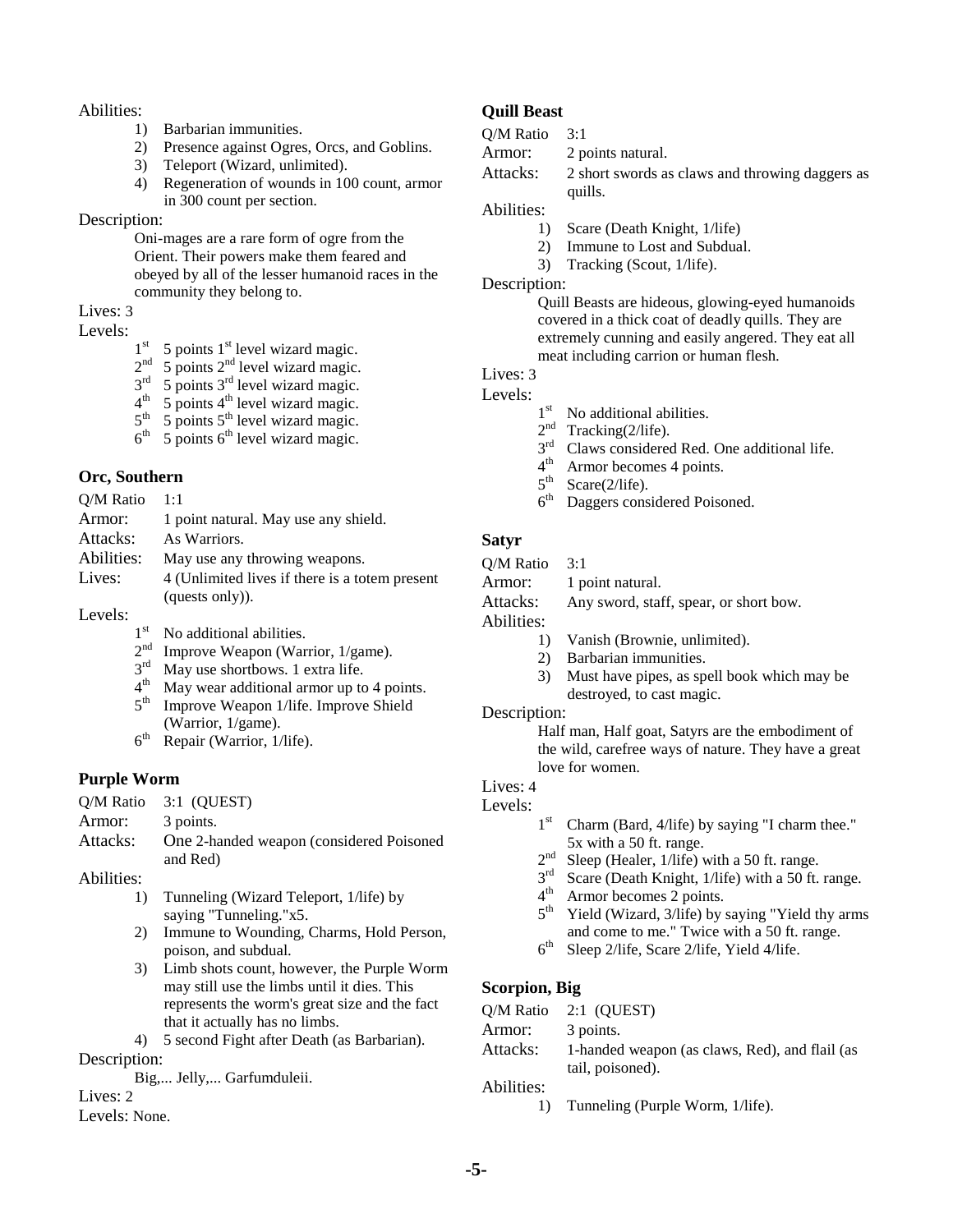#### 2) Immune to subdual.

Description:

These are fairly big scorpions, about as big as you are, but not nearly as big as the Giant Scorpion found later.

Lives: 4

Levels: none.

#### **Uruk-Hai**

| O/M Ratio                                                               | 3:1                                             |
|-------------------------------------------------------------------------|-------------------------------------------------|
| Armor:<br>3 points natural armor, can wear up to 4<br>additional points |                                                 |
| Attacks:                                                                | Any melee weapon and javelin considered<br>red. |
| Abilities:                                                              |                                                 |
|                                                                         | Barbarian immunities.                           |
|                                                                         | May corry anchorimante                          |

2) May carry enchantments.

Description:

8' tall great Orc with dark green skin and red eyes.

Lives: 3

Levels:

- $1<sup>st</sup>$  Heal Self (barbarian, 1/life).
- $2<sup>nd</sup>$  Improve weapon (Warrior, 1/life).
- $3<sup>rd</sup> +1$  life (total 4).
- $4<sup>th</sup>$  Improve shield (Warrior, 1/life).
- $5<sup>th</sup> +1$  life (total 5).
- $6<sup>th</sup>$  Touch of Death (Assassin, 1/life).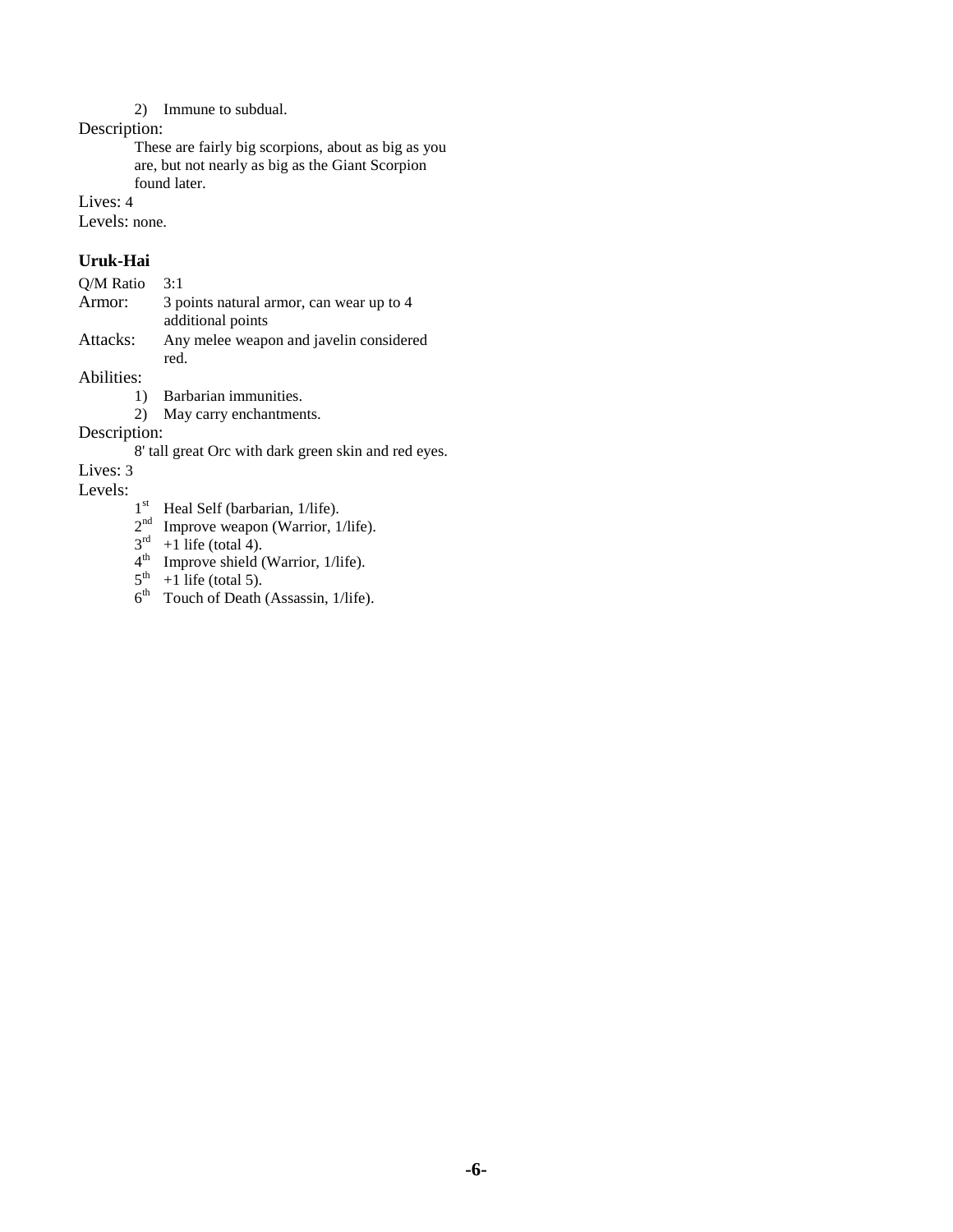## **MYSTICAL CREATURES**

#### **Angels**

Angels represent the various servants of the deities. Angels are used mainly for good deities, and will usually be used for neutral, unless evil is severely outnumbered. A 6th level Healer who prays to his/her God when in desperate need may summon them. To effectively summon one, the Healer must spend the number of spell points listed after the angels name from each of their 3rd, 4th, 5th, and 6th level magic. Similarly to Transform and reincarnate, the level of the monster played depends on the monster level of the person playing the monster.

#### **Angel, Winged (1)**

| O/M Ratio  | 3:1                                          |
|------------|----------------------------------------------|
| Armor:     | May wear up to 4 points. May use any shield. |
| Attacks:   | As Warrior.                                  |
| Abilities: | Flight (Wizard, unlimited) by saying "I take |
|            | to flight." $x5$ .                           |
| Lives: $2$ |                                              |

Levels:

| $1^{\rm st}$ | Improve Weapon (Warrior, 1/life). |  |  |  |
|--------------|-----------------------------------|--|--|--|
|--------------|-----------------------------------|--|--|--|

- $2<sup>nd</sup>$  Improve Shield (Warrior, 1/game).<br> $3<sup>rd</sup>$  Mend (Healer, 2/life).
- $3<sup>rd</sup>$  Mend (Healer, 2/life).<br> $4<sup>th</sup>$  Heal (Healer, 2/life)
- $4<sup>th</sup>$  Heal (Healer, 2/life).<br> $5<sup>th</sup>$  Weanons considered
- Weapons considered Red (may still use Improve Weapon on them).
- $6<sup>th</sup>$  Heal unlimited.

#### **Angel, Noble (2)**

| Q/M Ratio    | 4·1                                             |
|--------------|-------------------------------------------------|
| Armor:       | May wear up to 6 points.                        |
| Attacks:     | Any 2-handed weapon.                            |
| Abilities:   |                                                 |
| 1)           | Flight (Wizard, unlimited) by saying "I take    |
|              | to flight."x5.                                  |
| 2)           | Weapons are considered magical in nature.       |
| Lives: 2     |                                                 |
| Levels:      |                                                 |
| $1^{\rm st}$ | Awe $(2/\text{game})$ by saying "I make thee in |
|              | awe."x2. Will make person fight on side of      |
|              | angel.                                          |

- 2<sup>nd</sup> Weapons are considered Bladeshaped/Bludgeoned (Wizard).
- 3<sup>rd</sup> Weapons are considered enchanted (Wizard Enchant Weapon).
- $4<sup>th</sup>$  Banish (Healer, 1/game).
- $5<sup>th</sup>$  ALL Monk immunities.<br> $6<sup>th</sup>$  Mend (Healer, unlimited
- Mend (Healer, unlimited).

#### **Angel, Solar (3)**

| Q/M Ratio  |                 | 5:1                                                                 |
|------------|-----------------|---------------------------------------------------------------------|
| Armor:     |                 | 2 points natural, may wear up to 4 more. May<br>use a small shield. |
| Attacks:   |                 | Short swords.                                                       |
| Abilities: |                 |                                                                     |
|            | 1)              | Weapons considered magical in nature.                               |
|            | 2)              | Natural protection from Flame.                                      |
|            | 3)              | Regenerates natural armor and limbs in a 60<br>count.               |
| Lives: 2   |                 |                                                                     |
| Levels:    |                 |                                                                     |
|            | 1 <sup>st</sup> | Fireball (Wizard, 1 bolt/unlimited).                                |
|            | $\gamma$ nd     | Wegners are considered enchanted (Wizard                            |

- Weapons are considered enchanted (Wizard Enchant Weapon).
- $3<sup>rd</sup>$  Pyrotechnics (Wizard, 2/game).<br> $4<sup>th</sup>$  Protection from Death (Healer 1
- Protection from Death (Healer, natural).
- $5<sup>th</sup>$  May carry 2 enchantments 1/game.<br> $6<sup>th</sup>$  5 points of Druid magic from any let
- 5 points of Druid magic from any level.

### **Angel, High (4)**

| Q/M Ratio | 6:1 |
|-----------|-----|
|-----------|-----|

| Armor:     | 2 points invulnerability, may wear any additional |
|------------|---------------------------------------------------|
|            | armor.                                            |
| Attacks:   | Daggers only.                                     |
| Abilities: |                                                   |

- 1) Flight (Wizard, unlimited) by saying "I take to flight."x3.
- 2) Only affected by magical weapons.
- 3) Regeneration of limbs in a 30 count and natural armor in 100 count.

# Lives: 1

- Levels:  $1^{\text{st}}$ All poisons within 10 foot radius are ineffective. 5 points of Healer magic, levels 1 - 3.
	- $2<sup>nd</sup>$  5 points of Healer magic levels 4-6.
	- $3<sup>rd</sup>$  Banish (Healer, natural) by touch.
	- 4<sup>th</sup> Protection from magic (Wizard, natural). Magical weapons do normal weapon damage.
	- 5<sup>th</sup> Protection from Magic will extend to anyone in touch.
	- $6<sup>th</sup>$  Resurrect (Healer, 3/game).

# **Avatar**

#### **Personal Incarnation**

Under extreme conditions, a 6th level Healer, instead of praying for help may call upon the deity itself. This will result in the deity stepping down into the body of the Healer and acting through it. To do this, the Healer must channel ALL of its spell points to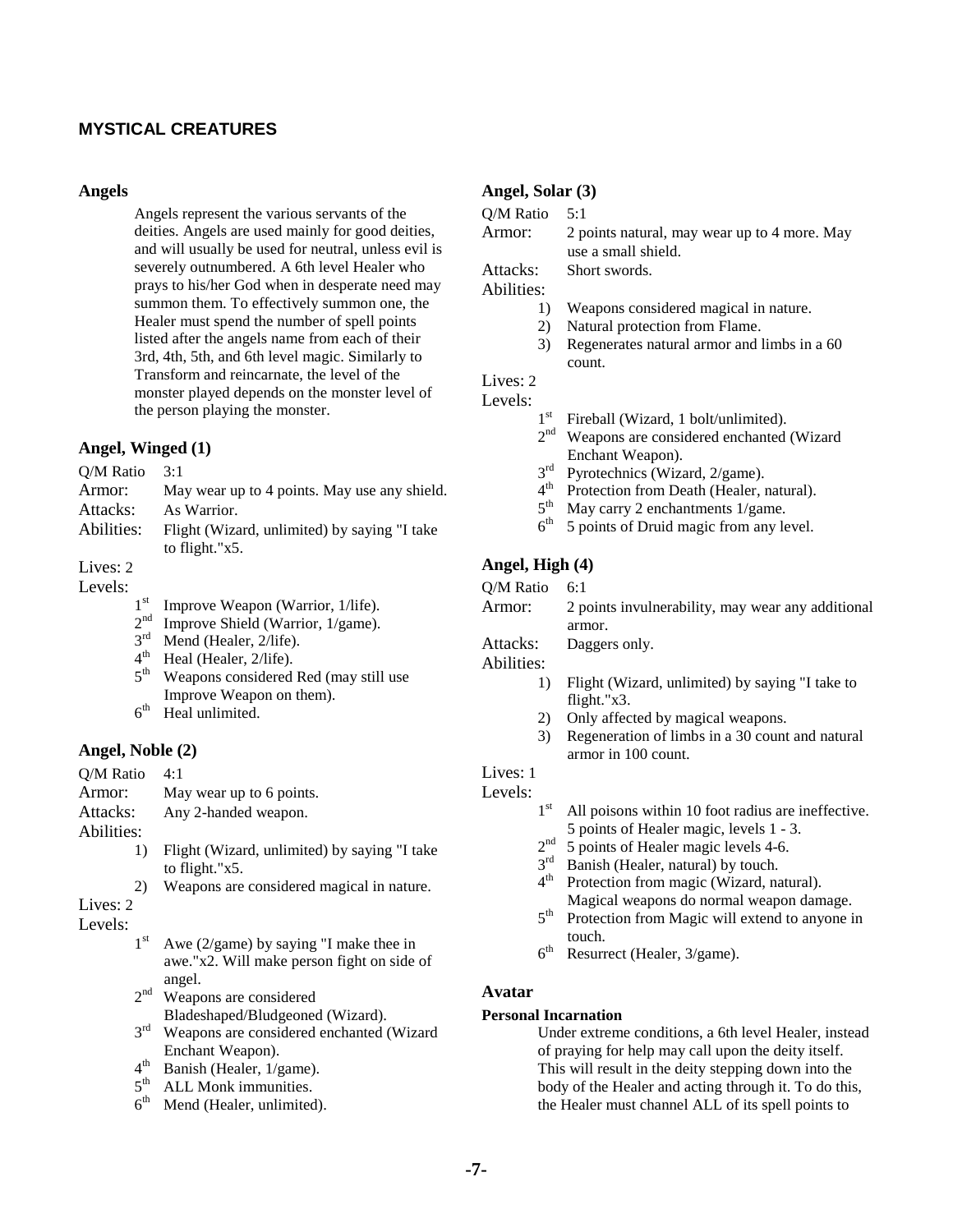summoning the deity. When the physical body is destroyed to a certain point, the deity will leave the body, resulting in the total loss of the Healer's lives. The Healer may not come back out by any means (no resurrection or transfer life). These beings have no levels.

#### Q/M Ratio 10:1

| 3 points natural, and up to 3 additional points |
|-------------------------------------------------|
| may be worn. May use any shield.                |
| Any one handed weapon.                          |
|                                                 |

Abilities:

1) Any weapon used by an Avatar is considered magical and does Red weapon damage.

2) Avatars can only be hit by magical weapons which will only do one point of damage. All other attacks will bounce off harmlessly.

- 3) Avatars have a natural Protection from Death (Healer). They are also immune to Poison.
- 4) May cast the following Healer spells 2/life. -Heal -Cure Poison -Mend -Cure Disease -Teleport -Call Lightning (Druid) -Protect -Pyrotechnics (Wizard) -Dispel Magic -Resurrect
- 5) May use Extension (1/life) and Lightning Bolt (1 bolt/unlimited)
- 6) By their very nature, an Avatar cannot be subdued, nor can they be stunned (magically or otherwise). They can still be held by an Iceball, Entangle, and Petrify, however.
- 7) An Avatar can represent many different type of gods and forces. Therefore, no two will ever be precisely alike. To reflect this, an Avatar may have one specialized power, determined under the following guidelines: -If it is a spell, the Avatar can cast it 1/life. -Immunities and defensive powers are permanent.

 -A power that affect the Avatar's attacks (such as white weapons) is decided on a case by case basis.

#### Description:

Avatars are the physical embodiment of the gods, and as such, act to carry out that deity's will. Avatars never recognize man- made titles, but recognize only religious hierarchical titles.

#### Lives: 2

#### **Baalrogg**

|            | O/M Ratio 10:1 (OUEST)                                          |
|------------|-----------------------------------------------------------------|
| Armor:     | 5 points invulnerability.                                       |
| Attacks:   | Long Sword (Enchanted and Red) and Flail<br>(Poisoned and Red). |
| Abilities: |                                                                 |

1) Teleport (Wizard, unlimited).

- 2) Curse (Wizard, 3/life) by saying "I curse thee!"x5.
- 3) Fireball (Wizard, unlimited).
- 4) Yield (Wizard, 3/life).
- 5) Stun (Healer, 2/life).
- 6) Forcewall (Wizard, 3/life with 20' lengths, or 1/life as a 60' circumference dome).
- 7) Immune to fire, charms, and all forms of holdings.

#### Description:

12 foot tall winged demon, wreathed in fire with horns and fangs. Really not a nice looking guy! Vulnerabilities:

> Iceball deactivate fire abilities for a 100 count. A Banish on an unprotected area will send the Baalrogg back to the hells for a 300 count.

#### Lives: 2

Levels: None.

#### **Catoblepas**

Q/M Ratio 3:1

Armor: 2 points natural.

Attacks: Single short sword, as poisoned claw.

Abilities:

- 1) Poison Breath (1 bolt /u) Engulfing green spell ball that kills in a 100 count.
- 2) Death Gaze (Wizard Curse, 1/life) by saying "Gaze of Death"x3 - Range of 20 ft. and may be used while moving.

Description:

The Catoblepas is a hideous monster, as dangerous as it is ugly. It vaguely resembles some sort of random collection of animal parts stuck together and given life. It avoids most creatures and kills the ones it meets. The Catoblepas is either too powerful or stupid to consider retreat under most circumstances.

# Lives: 1

- Levels:  $1^{\text{st}}$ No additional abilities.
	- $2<sup>nd</sup>$  No additional abilities.
	- $3<sup>rd</sup>$  2 Lives. Claw considered Red.
	-
	- $4<sup>th</sup>$  Gaze of Death (2/life). Immune to Poison.<br> $5<sup>th</sup>$  Protection from Death (Healer, natural) Art Protection from Death(Healer, natural) Armor becomes 3 points.
	- $6<sup>th</sup>$  Gaze of Death (3/life).

#### **Cockatrice**

- Q/M Ratio 3:1
- Armor: 2 points natural.
- Attacks: 2 daggers (claws), or short sword (bite) and flail (tail).

Abilities:

- 1) Petrify (Wizard, unlimited) by saying "Petrify!"
- 2) Immune to poison.
- 3) Scare (Death Knight, 1/life).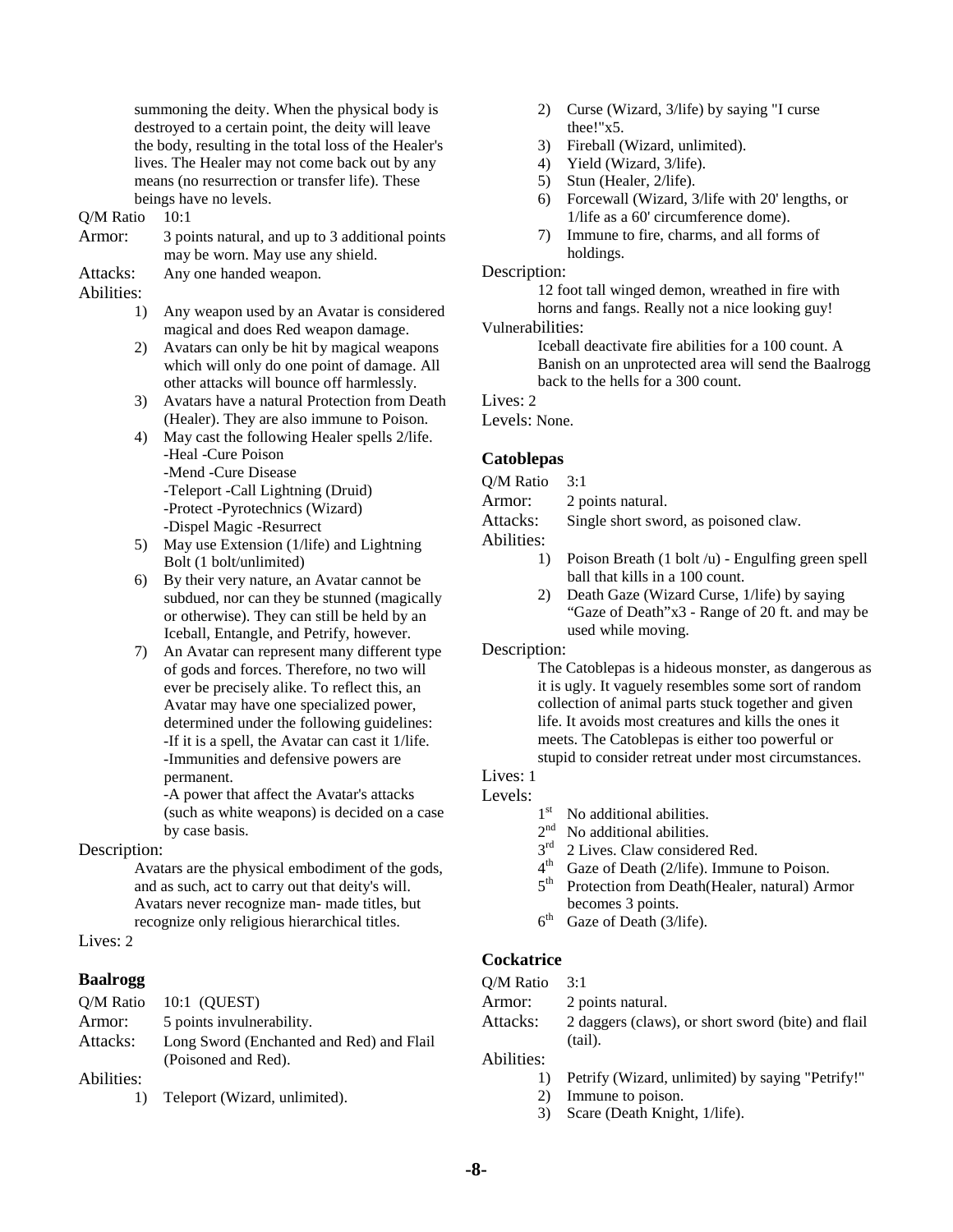Description:

Large, winged stone covered lizards that prey on any living creature. Anything they cannot kill they turn to stone.

Lives: 2

# Levels:  $1^{\text{st}}$

- $1<sup>st</sup>$  Bite is considered poisoned.<br> $2<sup>nd</sup>$  Gains immunity to all binding
- $2<sup>nd</sup>$  Gains immunity to all binding magic.<br> $3<sup>rd</sup>$  Shatter (Druid, 1/life).
- Shatter (Druid, 1/life).
- 4<sup>th</sup> Tail is considered Red.
- 5<sup>th</sup> Poison Cloud (Green Dragon, 2) bolts/unlimited).
- $6<sup>th</sup>$  Flight (Wizard, 2/life) by saying "I take to flight."x5.

#### **Daemons**

Daemons are much like angels, except that they are used to portray the servants of an evil deity. They are all naturally evil and not to be trusted, but the will never attack the team they were summoned by until they are the only team left to fight. Their creation is identical to that of angels.

#### **Daemon, Spike (1)**

| $O/M$ Ratio 1:1 |                                                     |
|-----------------|-----------------------------------------------------|
|                 | Armor: 1 point natural.                             |
|                 | Attacks: As Warrior and throwing daggers.           |
|                 | Abilities: Immune to fire.                          |
| Lives: 2        |                                                     |
| Levels:         |                                                     |
|                 | $1st$ Improve Weapon (Warrior on all $\overline{1}$ |

- Improve Weapon (Warrior, on all weapons).
- 2<sup>nd</sup> Spikes become poisoned.
- $3<sup>rd</sup>$  Armor becomes 2 points.<br>4<sup>th</sup> Immune to death magic com-
- Immune to death magic, charms, and controls.
- $5<sup>th</sup>$  Armor becomes 3 points.<br>6<sup>th</sup> Pyrotechnics (Wizard, 1/5)
- Pyrotechnics (Wizard, 1/game).

#### **Daemon, Scourge (2)**

### Q/M Ratio 3:1 Armor: 2 points natural. May use a small shield. Attacks: Short swords. Abilities: 1) Immune to all Fire and Ice.

2) Weapons are considered Bladeshaped/Bludgeoned (Wizard). This means they are also considered magical.

# Lives: 2

Levels:  $1^{\text{st}}$ 

- No additional abilities.
- $2<sup>nd</sup>$  Poison weapon (Assassin, 1/game).
- $3<sup>rd</sup>$  Regenerates armor and limbs in a 60 count.<br> $4<sup>th</sup>$  Armor becomes 3 noints
- Armor becomes 3 points.
- 5<sup>th</sup> Protection from Death, Charms, and Controls.

 $6<sup>th</sup>$  Reanimate (Wizard, 2/game) into a Zombie (non-viral, cannot be transmitted).

### **Daemon (3)**

Q/M Ratio 5:1

Armor: 4 points natural.

Attacks: 2 Short swords as claws, considered magical.

Abilities:

- 1) Protection from Flame.
- 2) Regenerate limbs in 20 count, armor in 60 count per point per location.
- 3) Scare (Death Knight, 2/life).

#### Vulnerabilities:

A demon may never be brought back to life. A Dispel Magic will kill them. They cannot enter an Anti-Magic Zone.

#### Lives: 3

# Levels:  $1^{\text{st}}$

- No additional abilities.
- $2<sup>nd</sup>$  Claws become Red.<br> $3<sup>rd</sup>$  Soul Steal (Anti-Pall)
- Soul Steal (Anti-Paladin, 1/game).
- 4<sup>th</sup> Soul Steal 2/game. Natural Protection from Death (Healer).
- 5<sup>th</sup> Claws gain Flameblade (Druid) effects (still only 2 points damage).
- $6<sup>th</sup>$  5 points wizard magic, any level. Natural Protection from Magic.

#### **Daemon of the Pale (4)**

Q/M Ratio 7:1 Armor: 4 points natural.

- Attacks: 2 short swords as claws, considered magical.
- Abilities:
	- 1) Protection from Flame and Death.
	- 2) Regenerates limbs in a 20 count and armor in a 60 count.
	- 3) Scare (Death Knight, 2/life).
	- 4) Only damaged by magical weapons which do normal weapon damage.

Lives: 1

- Levels:  $1^{st}$ Weapons are considered Flamebladed (Druid).
	- $2<sup>nd</sup>$  Protection from Magic (Wizard, natural).<br> $3<sup>rd</sup>$  Sever Spirit (Wizard, 4/game).
	- Sever Spirit (Wizard, 4/game).
	- 4<sup>th</sup> 5 points of Wizard magic, levels 1 3.
	- $5<sup>th</sup>$  Teleport (Wizard, 2/life).<br> $6<sup>th</sup>$  Soul Steal (Anti-Paladin)
	- Soul Steal (Anti-Paladin, 2/game).

#### **Daemon Prince**

#### O/M Ratio 7:1

- Armor: 4 points, may wear up to 2 more points.
- Attacks: 2 Short Swords as Claws, considered magical.
- Abilities: A Daemon Prince has all of the abilities of a normal Daemon, plus the following: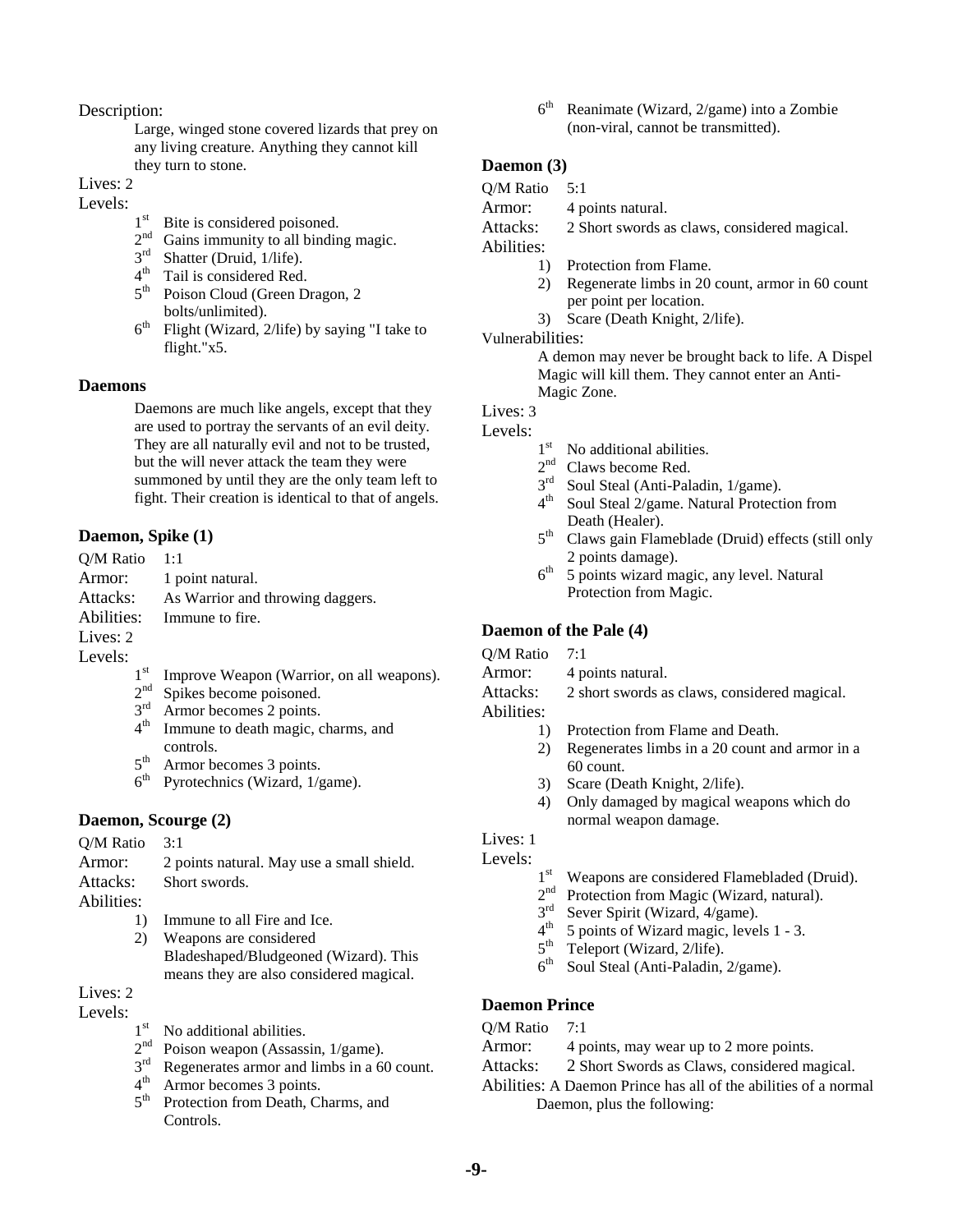- 1) Natural Protection from Magic, Fire, Disease, Poison, and any other abilities that charm or control. They also may only be hit by magical Weapons which do normal weapon damage.
- 2) Sever Spirit (Wizard, 1/life). This represents the total destruction of a person's soul.
- 3) The claws are considered Poisoned (Assassin) and Flamebladed (Druid).
- 4) 5 points of Wizard magic from any level. Also, Circle of Protection (2/game), Messenger (1/life), Dispel Magic (1/life), and Teleport (2/life).
- 5) As the Daemon Prince has no soul, it cannot be brought back to life by any means. Also, Talk to Dead and Summon Corpse do not work.
- 6) The most terrifying power of a Daemon Price is its ability to possess the minds of its enemies. By subduing an opponent, the Daemon Prince may inflict its will over the victim, making the victim an absolute slave. The Daemon Prince must say "I subvert thy will and control thy mind"x5 while the victim is subdued. This causes the person to fight and be completely loyal to the Daemon Prince, but does not change their powers or abilities in any way. Monks are immune to this and a Sever Spirit will free the victim's mind. The Daemon Prince may do the 2/life, and the Death of the Daemon Prince does not negate the effect.

#### Description:

The Daemon Princes are the virtual rules of the Netherworld, second only to the legendary Overlord of Hell. They are the most feared and the most dangerous of the otherworldly horrors, and should not be trifled with. Daemon Princes are very well mannered, and are the most deceptive beings in existence. Most will offer their victims a deal that actually puts the victim worse off than he was before.

#### Vulnerabilities:

Daemon Princes are extremely vulnerable to Dispel Magic, being intensely magical creatures. If hit by Dispel Magic, they are banished back to the hells for a 500 count. They then reappear at the point from which they were banished. If hit by 2 Dispel Magics in one life, they are killed. The also may not enter an Anti-Magic Zone.

Lives: 2

#### **Faeries**

Q/M Ratio 3:1 Armor: 1 point due size and speed. Attacks: Short Sword.

#### Abilities:

- 1) Flight (Wizard, unlimited) by saying "I take to flight." and "Landing." To land.
- 2) Vanish (Brownie, unlimited).
- 3) Charm (Bard, 4/Life) by saying "I charm thee."x5 with a 50' range.
- 4) Entangle Trap (Scout, 2/life).
- 5) Faerie Dust (1 bolt/unlimited) by saying "Faerie Dust." Causes victim to portray one emotion in extreme {happy, drunk, sleepy, etc.} The Faerie has control over which emotion and will never choose anger. Effects last for 100 count. Barbarians, Druids above 4th level, and Monks above 2nd level are immune.

#### Description:

Faeries are legendary for their mischief, love of the forest, and wars with goblins. They are typical of any kind of forest, and get along well with Druids and other forest dwellers.

#### Lives: 4

Levels:  $1<sup>st</sup>$ 

- $1<sup>st</sup>$  Lost (Healer, 2/life).<br> $2<sup>nd</sup>$  Yield (Healer, 1/life)
- $2<sup>nd</sup>$  Yield (Healer, 1/life).<br> $3<sup>rd</sup>$  Bless (Healer, 2/life).
- Bless (Healer, 2/life).
- 4<sup>th</sup> Confusion (Druid, 1/life).
- $5<sup>th</sup>$  Lost 4/life.
- $6<sup>th</sup>$  Yield 2/life.

### **Genie**

- Q/M Ratio 3:1 (QUEST)
- Armor: 4 points invulnerability.

Attacks: Spells only. Abilities:

- 1) Genie must have a vessel of some kind and may not be more that 20' from it.
- 2) Immune to all offensive magic except Banish (sends it into its vessel), Sphere of Annihilation, magical weapons, and relics.
- 3) Wish (unlimited). Grants any Wizard enchantment, Emotion Control, Heal, or Mend. Limit of 3/person/life. No wishing for more wishes!
- 4) Vanish (unlimited) by saying "vanishing."x5. By doing this, the Genie retreats back into his vessel and may not be affected at all until someone rubs its vessel to release it.
- 5) Regeneration. When the Genie is in its vessel, it regains all limbs and armor.
- 6) Lightning Bolt (Wizard, unlimited); Charm (Bard, 1/life); Confusion (Druid, 4/life); Dispel Magic (Wizard, 2/life); Wind (Wizard, 1/life); Call Lightning (Druid, 2/life); Forcewall (Wizard, 4/life).

Description:

A Genie is an interdimensional entity who is bound to this plane by a specific vessel. It can grant 3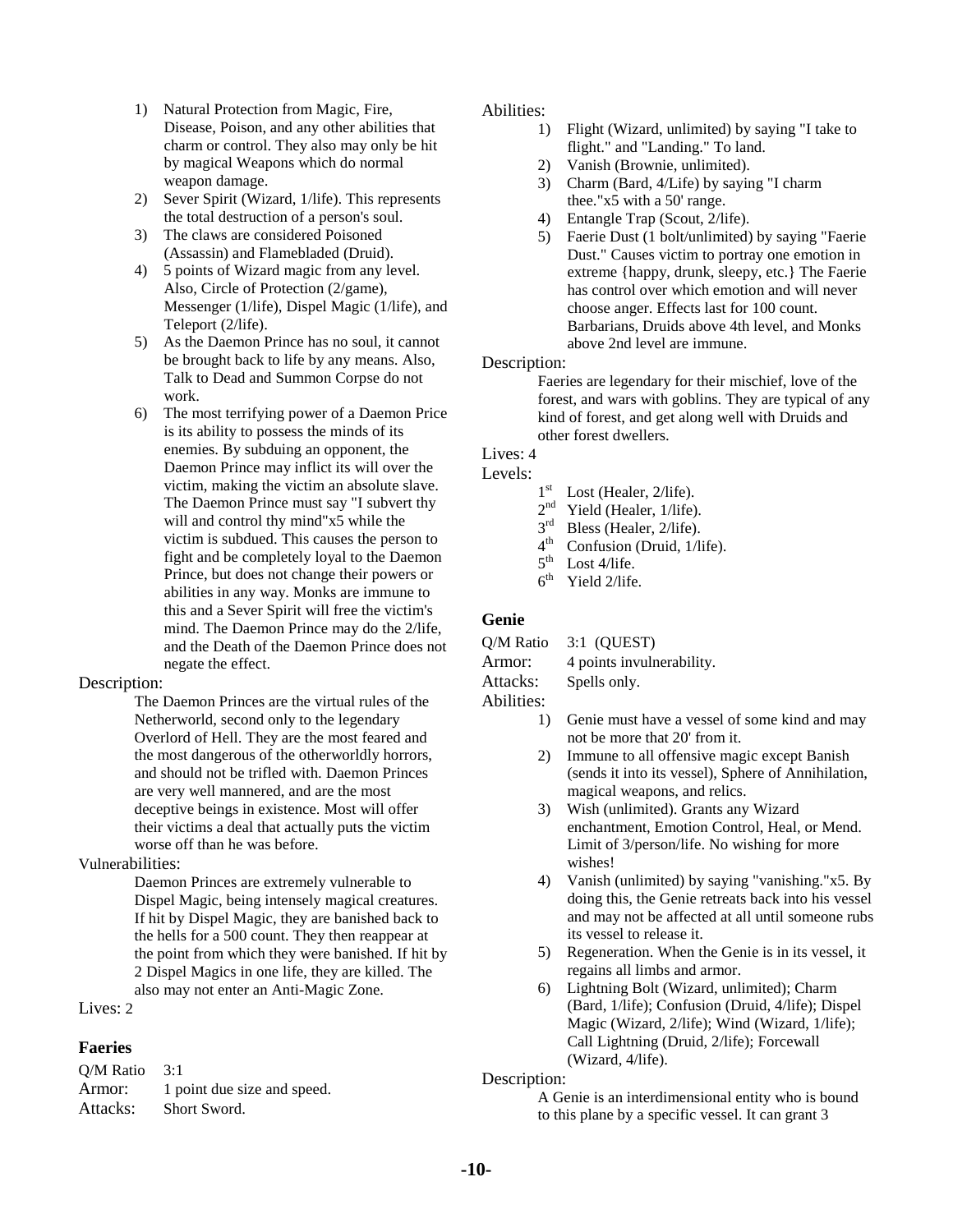wishes to anyone in possession of the vessel. They are usually not very dangerous, but can become lethal if forced to defend.

Vulnerabilities:

Genies may only attack those who are trying to steal the vessel or who attack first (may not attack those in possession of the vessel).

Lives: 3

Levels: None.

### **Hellhound**

- Q/M Ratio 4:1 (QUEST)
- Armor: 3 points invulnerability.
- Attacks: 2 daggers as Red claws and teeth.

Abilities:

- 1) Immune to fire based attacks, death magic, charms, controls, and holds.
- 2) Leg wounds as Centaur.
- 3) Fireballs act as a heal or a mend.

Description:

Large, rust-red or black dogs that come from the lower plane of existence. They will only band with others of their kind, daemons, and Anti-Paladins.

Vulnerabilities: Banish kills instantly.

Lives: 2

- Levels:  $1<sup>st</sup>$ No additional abilities.
	- $2<sup>nd</sup>$  Armor becomes 4 points invulnerability.
	- $3<sup>rd</sup>$  Fireball (Wizard, 1 bolt/unlimited).
	- 4<sup>th</sup> Firewall (Druid, 1/life).
	- $5^{\text{th}}$  Fireball 2/unlimited.
	- $6<sup>th</sup>$  Firetrap (Druid, 1/life).

#### **Homonculous**

A Homonculous is a magical construct of an Archmage. The Wizard must sacrifice 4 points of 3rd level magic to create the homunculus, which becomes a servant to the wizard. At the time of creation, it gains a spell list identical to the remaining spells of the Wizard that created it.

Q/M Ratio 3:1

Armor: 1 point invulnerability.

Attacks: Poisoned flail (Scorpion-like tail).

- Abilities:
	- 1) Flight (Wizard, unlimited), if created with wings.
	- 2) Wizard magic. May use the spells on its list, provided it is of sufficient level.

Description:

Each homunculus is different, but all are generally 2-3 feet tall with a long tail.

Vulnerabilities:

It dies every time the wizard that created it dies. It must also obey every word of its creator, even if it means the loss of its life. May not cast magic above 3rd level.

Lives: Equal to the wizards remaining lives at time of creation.

Levels:  $1^{\text{st}}$ 

- May cast first level spells.
- 2<sup>nd</sup> May cast 2nd level spells. Messenger (Wizard, unlimited) to creator.
- 3rd May cast 3rd level spells. Teleport (Wizard, 2/life) to creator.
- 4<sup>th</sup> Teleport 4/life to creator.
- 5<sup>th</sup> Immune to poison.
- $6<sup>th</sup>$  Teleport unlimited to creator.

## **Lamia**

Q/M Ratio 3:1

Armor: None.

Attacks: Shortsword and Flail as natural attacks.

Abilities:

- 1) Shortsword is considered Poisoned, Flail is considered Red.
- 2) Regenerates limbs and armor after a 50 count.
- 3) Yield(Wizard, 2/life).

#### Description:

The Lamia, also called the serpent mother, is a sinister, serpentine creature that feeds on the flesh of the good and pure. This creature takes on the form of a lovely woman and lures unsuspecting victims to be devoured. Some Lamias prefer to eat children, while others insist on a diet of noble warriors; none will consider eating a foe who is evil, selfish, or corrupt.

# Lives: 2

Levels:  $1^{\text{st}}$ 

- No additional abilities.
- 2<sup>nd</sup> Gains 1 point natural armor.
- 3<sup>rd</sup> armor becomes 2points. Hold Person(Wizard,  $1/l$ ife).
- 4th Armor becomes 3 points. Shortsword also considered Red.
- $5<sup>th</sup>$  Armor becomes 4 points. Yield(3/life).
- $6<sup>th</sup>$  Steal Life(Anti-Paladin, 1/game).

# **Lava Man**

Q/M Ratio 2:1

Armor: 3 points natural.

Attacks: Single Short Sword.

Abilities:

- 1) Lava Men and all their equipment are immune to flame, Heat Weapon, and the like.
- 2) All attacks are considered flame based. If target is immune, they take normal damage.

Description:

Lava Men are bizarre creatures often found near volcanoes, or at rifts leading into other planes. They are humanoids of living, molten rock. Their lives are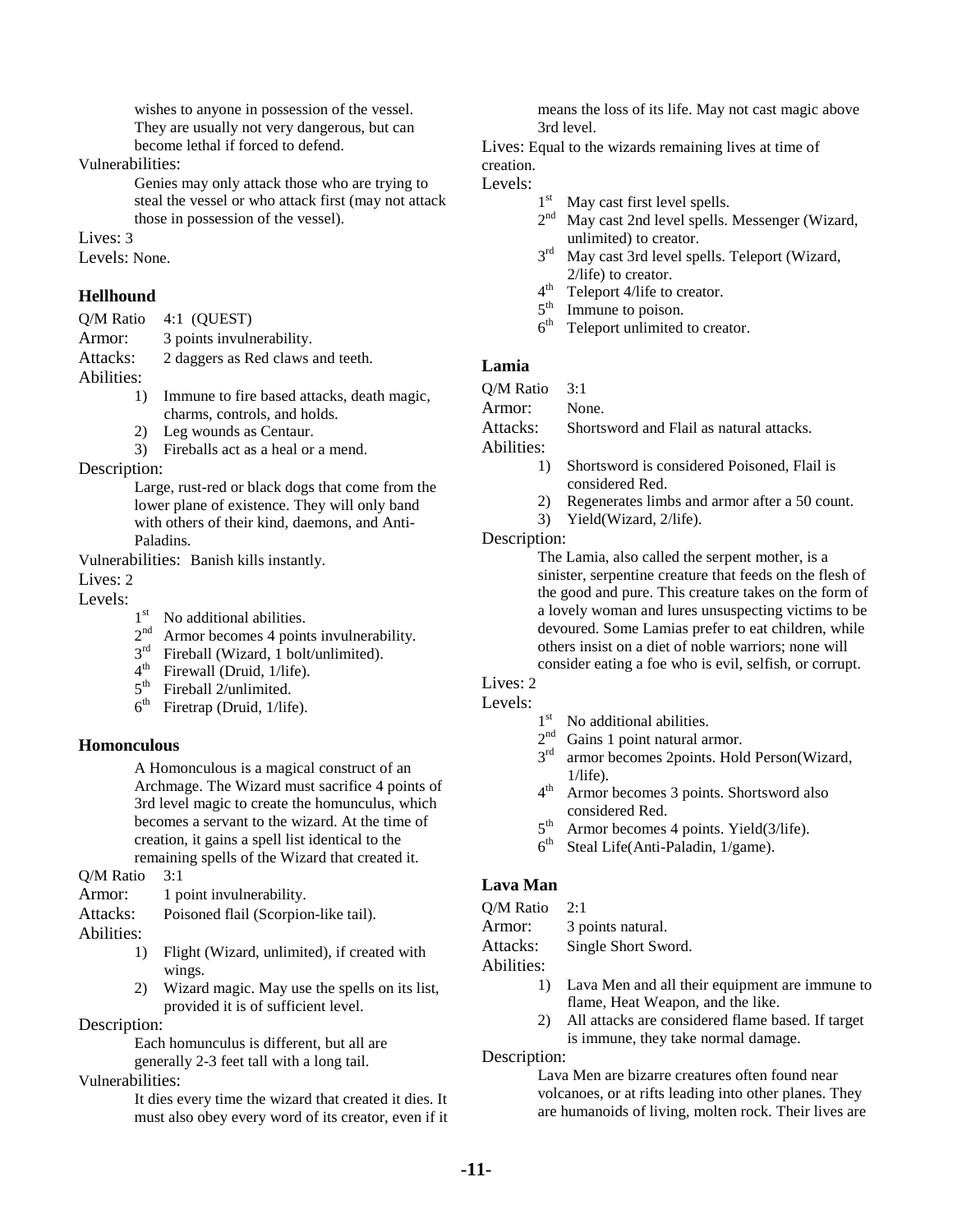most inscrutable to others, but seem to center around fashioning their unique flaming weapons.

Lives: 3

# Levels:  $1<sup>st</sup>$

- No additional abilities.
- $2<sup>nd</sup>$  Flameblade (Druid, 1/game) natural.
- $3<sup>rd</sup>$  4 Lives. May wield Javelins.
- $4<sup>th</sup>$  Flameblade (1/life) sword only. Weapons as Warrior.
- $5<sup>th</sup>$  Medium Shield. Repair (Warrior, 1/life).<br> $6<sup>th</sup>$  Fireball (Wizard. 1bolt/u)by saving
- Fireball (Wizard, 1bolt/u)by saying "Fireball."

### **Minidrake**

| Q/M Ratio | 5:1 |  |  |
|-----------|-----|--|--|
|           |     |  |  |

| Armor:   | 2 point invulnerability.                    |
|----------|---------------------------------------------|
| Attacks: | 2 daggers (claws) or dagger and flail (bite |
|          | and tail).                                  |

Abilities:

- 1) Sleep stinger in tail- must state "Sleep" before strike and it will cast sleep (Healer) on the target and do no damage.
- 2) Flight (Wizard, unlimited) by saying "I take to flight." three times.
- 3) Hide (Brownie, 3/life) by saying "Surroundings hide and protect me." twice.
- 4) Messenger (Wizard, unlimited). Works on self only.
- 5) Immune to Lightning, Ice, and Entangle.

Description:

These mischievous little beasts are always flitting about looking to antagonize anyone. On occasion they choose a companion to annoy (accompany) until they find something better to do. They look, of course, like small dragons.

Vulnerabilities: Sweets/Food.

# Lives: 3

# Levels:  $1<sup>st</sup>$

- No additional abilities.
- $2<sup>nd</sup>$  Mend armor (Warrior, 1/game).
- 3<sup>rd</sup> May transfer immunities to one person in contact. Entangle breath weapon (Druid, unlimited).
- 4<sup>th</sup> Hide becomes unlimited.
- 5<sup>th</sup> Tail becomes red.
- $6<sup>th</sup>$  Fireball breath weapon (Wizard, 1/life).

# **Naga**

| O/M Ratio    | 3:1                                                  |
|--------------|------------------------------------------------------|
| Armor:       | 2 point natural on the legs. May wear up to 3        |
|              | points on torso and arms. May use a small<br>shield. |
| Attacks:     | Short swords and/or short bow.                       |
| Abilities:   | Poison Weapon (Assassin, 1/life)                     |
| Description: |                                                      |

These creatures have a human torso and the lower body of a large snake, much like gorgons. They usually dwell underground in caves near water.

# Lives: 4

# Levels:  $1^{\text{st}}$

- No additional abilities.
	- $2<sup>nd</sup>$  Hold Person (Wizard, 1/life). Must be standing still to use.
- $3<sup>rd</sup>$  May use throwing daggers.<br>4<sup>th</sup> Touch of Death (Assassin, 2nd
- $4<sup>th</sup>$  Touch of Death (Assassin, 2/game).<br> $5<sup>th</sup>$  May use any weapon up to 4' in large
- $5<sup>th</sup>$  May use any weapon up to 4' in length.<br> $6<sup>th</sup>$  All weapons are considered noisoned
- All weapons are considered poisoned.

# **Paper Golem**

- Q/M Ratio 1:1
- Armor: 1 point invulnerability, due to size and speed.

Attacks: 2 daggers.

Abilities:

- 1) Windblown Player must say "Garbage"x5. This simulates the Golem's ability to compact itself into a paper wad and hide. Treat as Wizard Flight except player must wander aimlessly for a 300 count to simulate being windblown. Use of this is unlimited.
- 2) Paper Cuts (Wizard Wounding, 1/life).

Description:

Created by novice mages wishing to apprentice to the Ancient Mage, Paper Golems are six inches tall and resemble a human in general shape. Easily constructed, their creators often use too much magic, resulting in rather durable constructs. These golems make excellent guards and assassins, capable of avoiding most blows and bypassing obstacles due to their size.

Vulnerabilities:

A Fireball or Flame Arrow will destroy on of these immediately.

# Lives: 3

- Levels:
	- $1<sup>st</sup>$  No additional abilities.<br> $2<sup>nd</sup>$  4 Lives.
	- 4 Lives.
	- 3<sup>rd</sup> Barbarian Immunities.
	- 4th Weapons considered Red. May use 1 Wizard Spell from levels first through third.
	- $5<sup>th</sup>$  5 Lives.
	- $6<sup>th</sup>$  One additional Spell from 1-3.

# **Shinma**

| O/M Ratio  | $6:1$ (OUEST)                                   |
|------------|-------------------------------------------------|
| Armor:     | 2 point invulnerability.                        |
| Attacks:   | Any melee weapon or throwing weapon. May        |
|            | also use 2 daggers as claws considered magical. |
| Abilities: |                                                 |
| $\Box$     | Immune to all non-magic weapons, disease,       |

poison, charm, or subdue.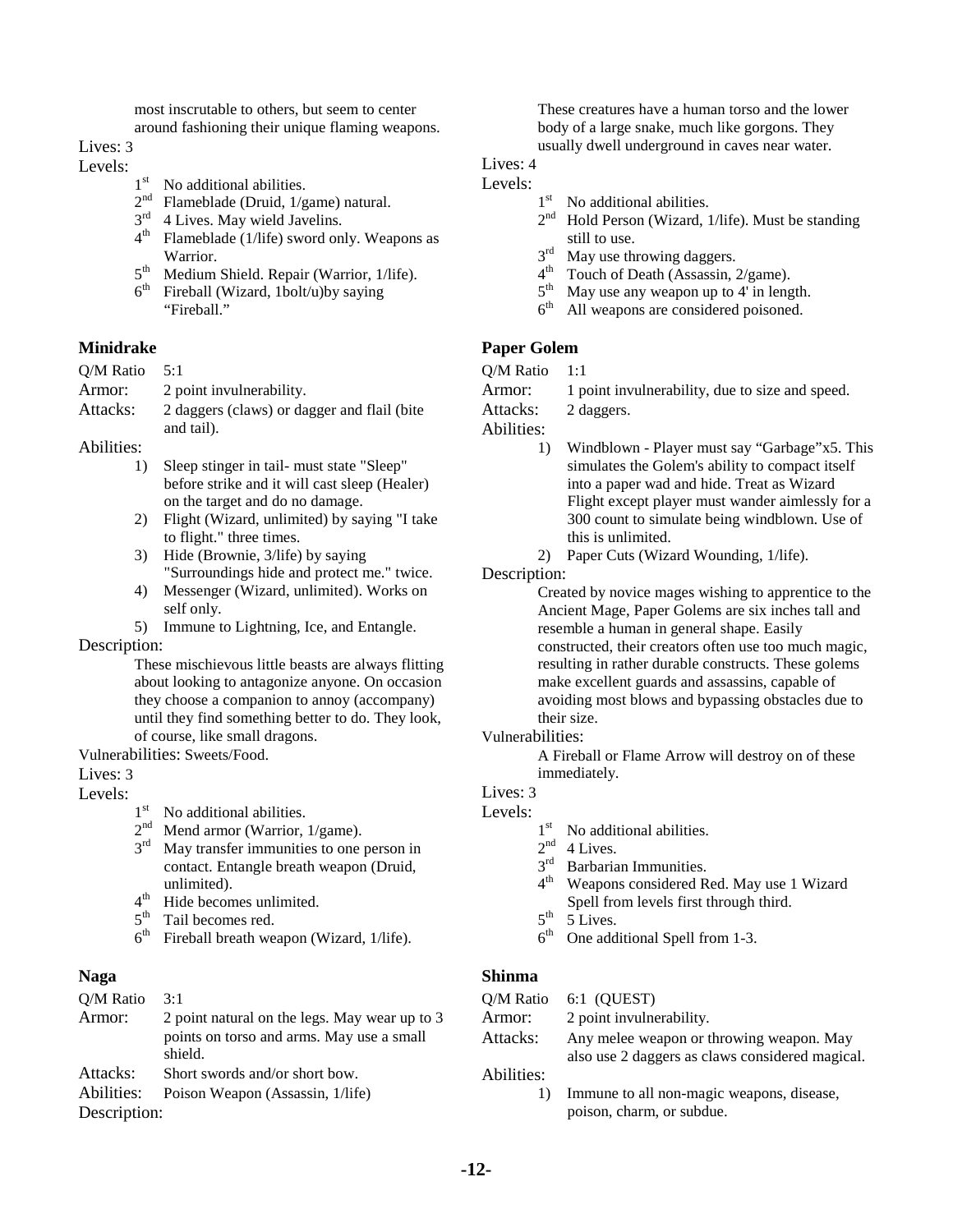- 2) Immune to all magic except enchantments, Magic Bolt, Lightning Bolt, Fireball, Sphere of Annihilation, Call Lightning, Dispel Magic, Banish, and Stun.
- 3) Stun acts as Hold Person and Banish sends them back to their dimension.
- 4) All melee weapons considered Red.
- 5) Levitate (unlimited) by saying "Rise."x3 and "Descend." to do so. Cannot move around, only up.
- 6) Teleport (Wizard, unlimited) by saying "Teleport"x3 and "Arriving."x3.
- 7) Regenerates armor/limbs in an 80 count/point/location.
- 8) Steal Life (Anti-Paladin, 4/life). Maximum of 8/game.
- 9) Vibrating Palm (Monk, 1/life).
- 10) Finger of Death (Druid, 2/life).

#### Description:

Supernatural, interdimensional beings from Japanese mythos who feed on blood, souls, energy, and dreams of those on this plane. Some are feared as demons while others are revered as gods. Some look human, others hideous. A shinma tends not to be total good or evil. Since they have escaped from their plane, they will try not to call too much attention to themselves in fear of being banished.

Vulnerabilities: Banish kills instantly.

## Lives: 2

Levels:

- $1<sup>st</sup>$  Charm (Bard, unlimited) by saying "I charm thee."x5 with a 50' range. Lightning Bolt (Wizard, unlimited).
- 2<sup>nd</sup> Forcewall (Wizard, 4/life) by saying "Forcewall." May give a stolen life to another player.
- 3<sup>rd</sup> Armor becomes 4 points.
- 4<sup>th</sup> Yield (Dryad, 4/life). Fireball (Wizard, unlimited).
- $5<sup>th</sup>$  Stun (Healer, 2/life). Defend (Wizard, 1/life).<br> $6<sup>th</sup>$  5 points of Wizard magic, any level. Gate
- 5 points of Wizard magic, any level. Gate (1/game): Brings them back to this plane from their own.

*Notes: Shinma are immortal creatures that can only be killed on their own plane. After their last life on this plane, they are banished and get sent back to their own. They may escape this by using Gate, or by touching an active Circle of Protection.* 

# **Sprite**

| O/M Ratio  | - 2:1                                                                                    |
|------------|------------------------------------------------------------------------------------------|
| Armor:     | 2 points natural.                                                                        |
| Attacks:   | Dagger and short bow.                                                                    |
| Abilities: |                                                                                          |
|            | $\overline{M}_{\text{out}}$ is $\overline{D}_{\text{in}}$ in $\overline{D}_{\text{out}}$ |

1) Vanish (Brownie, unlimited).

- 2) All arrows will do damage only to armor. Instead of wounding, an arrow will put target to sleep for 300 count.
- 3) Flight (Wizard, unlimited) by saying "I take to flight." once.
- 4) Can carry sleeping victims in Teleport.

#### Description:

Small winged humanoids who protect their woodlands. They usually do not kill, but instead put their victims to sleep and remove them from the forest.

Lives: 4

#### Levels:

- $1<sup>st</sup>$  Teleport (Wizard, 1/life).
- $2<sup>nd</sup>$  No additional abilities.<br> $3<sup>rd</sup>$  All arrows become arm
- $3<sup>rd</sup>$  All arrows become armor piercing.<br> $4<sup>th</sup>$  Teleport 2/life
- Teleport 2/life.
- $5<sup>th</sup>$  Teleport 3/life.<br> $6<sup>th</sup>$  Teleport 4/life.
- Teleport 4/life.

#### **Sucubus/Incubus**

Q/M Ratio 1:1

Armor: 1 point natural.

Attacks: Any melee weapon under 4 ft.

Abilities:

- 1) Innate protection from magic.
- 2) Energy Drain 1/life. Say "Energy Drain." while touching victim, dead or alive. Victim loses one level from class for rest of game. May not be used on Paladins.

Description:

Demons who harvest souls for their masters. They can take any form, but usually that of attractive member of the opposite sex of heir intended victims. They will only band with others of their kind, and will readily follow any demon. They also enjoy hunting Paladins.

#### Lives: 3

#### Levels:

- $1<sup>st</sup>$  No additional abilities.
- $2<sup>nd</sup>$  Awe 1/life by saying "I make thee awed." twice. Victim cannot run away or Scare (Death Knight, 1/life) both with a 20 ft. range.
- $3<sup>rd</sup>$  May follow anyone in any kind of teleport.<br> $4<sup>th</sup>$  May attack players in Sanctuary or Community
- $4<sup>th</sup>$  May attack players in Sanctuary or Commune.<br> $5<sup>th</sup>$  May take the form of any player 1/game. Gains
- May take the form of any player  $1/game$ . Gains that players class abilities, armor values, etc. Must be treated as that player (teammates will most likely not attack).
- $6<sup>th</sup>$  Teleport (Wizard, 1/life) Stun (Healer, 1/life).

#### **Wereanimals**

All normal lycanthropes have the following in common: In human form, they bear a vague resemblance to the type of creature they become. All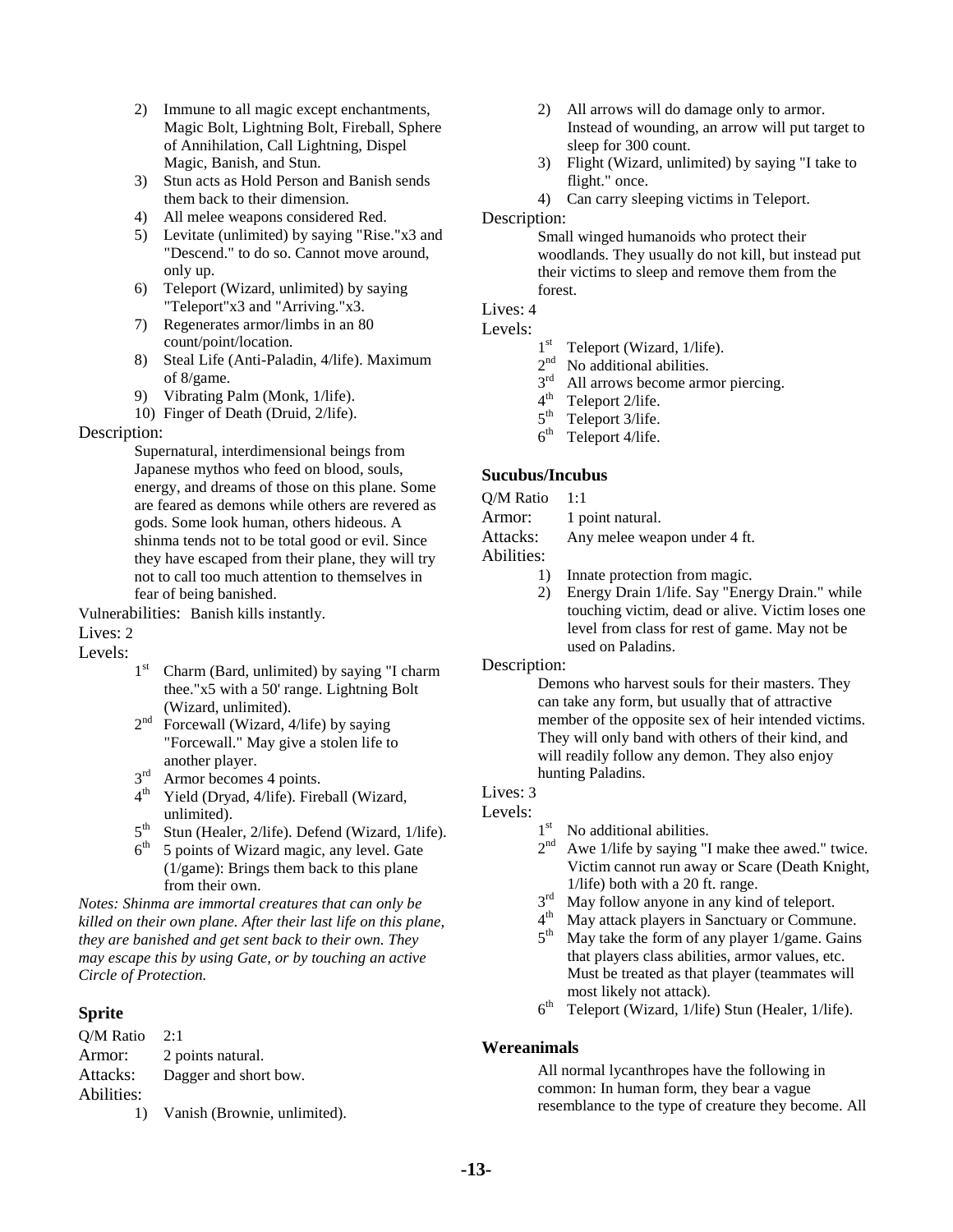can create others of their own kind. There are 2 kinds of lycanthropes- True: those born with lycanthropy, and diseased: those affected with lycanthropy by being killed three times by a lycanthrope. Being a disease, if Cure Disease is cast on a lycanthrope , it will revert to a human form for one life.

#### **Werebear**

Q/M Ratio 3:1

Armor: 3 points natural.

Attacks: Two shortswords considered red. Abilities:

- 1) Tracking (Scout), also can attack those in sanctuary and commune.
- 2) Fight after death when berserk.
- 3) Only harmed by magical weapons, which do normal damage.
- 4) Immune to all forms of yield and sleep.

#### Description:

Humanoids with ability to take bear form due to lycanthropy.

Lives: 3

# Levels:  $1^{st}$

- Berserk (Barbarian, 1/game).
- $2<sup>nd</sup>$  No additional abilities.
- 3rd Scare (Death Knight, 1/life).
- $4<sup>th</sup>$  Berserk 2/game.<br> $5<sup>th</sup>$  No additional ab
- $5<sup>th</sup>$  No additional abilities.<br>6<sup>th</sup> Berserk 3/game
- Berserk 3/game.

#### **Werecat (Puma, Leopard, Lion, Tiger, etc.)**

- Q/M Ratio 3:1
- Armor: 2 points natural.

Attacks: 2 short swords as claws considered red. Abilities:

- 1) Tracking (Scout).
- 2) Immune to all non-magic attacks.
- 3) Barbarian immunities.
- 4) Sprinting a sudden burst of speed. Cannot be attacked by anyone within 20 ft. To use chant "Sprinting" (like Sanctuary). (at 4th level).

#### Description:

Large werecats are more of a solitary hunter, as they are in the wild.

# Lives: 3

Levels:  $1^{st}$ 

- Lick Wounds (Barbarian heal, 1/life).
- $2<sup>nd</sup>$  Improve 'claws' (Warrior, 1/game).
- 3<sup>rd</sup> Scare (Death Knight, 1/life).
- $4<sup>th</sup>$  Lick Wounds 2/life. Sprint 2/life.<br> $5<sup>th</sup>$  Improve claws 1/life.
- $5<sup>th</sup>$  Improve claws 1/life.<br> $6<sup>th</sup>$  Armor becomes 3 noi
- Armor becomes 3 points.

#### **Werecat (Bobcat, Ocelot, Lynx, etc.)**

#### Q/M Ratio 2:1

Armor: 1 point.

Attacks: 2 short swords as claws, considered red.

- Abilities:
	- 1) Tracking (Scout).
	- 2) Immune to all non-magic attacks.
	- 3) Barbarian immunities.
	- 4) Escape chant "Run, Scamper, Scamper, Scurry" 3x. As Druid Pass Without Trace.

#### Description:

Small werecats are well known for using woodlands to hide in and are able to escape easier that their larger cousins.

#### Lives: 3

#### Levels:

- 1<sup>st</sup> Lick Wounds (Barbarian heal, 1/life).
- $2<sup>nd</sup>$  Improve claws (Warrior, 1/game).<br> $3<sup>rd</sup>$  Escape 1/life.
- $3<sup>rd</sup>$  Escape 1/life.<br> $4<sup>th</sup>$  Lick Wounds
- Lick Wounds 2/life. Entangle Trap (Scout,  $1$ /game).
- $5<sup>th</sup>$  Sprint (Larger Werecat, 1/life).<br> $6<sup>th</sup>$  Escape 2/life Sprint 2/life
- Escape 2/life. Sprint 2/life.

#### **Werefox**

| Q/M Ratio | $\mathcal{D} \cdot \mathbf{1}$ |
|-----------|--------------------------------|
|-----------|--------------------------------|

| Armor: | None. May use small shield if not using claws. |  |  |  |  |  |
|--------|------------------------------------------------|--|--|--|--|--|
|        |                                                |  |  |  |  |  |

Attacks: 2 daggers as claws, considered red, or any melee weapon under 5 ft.

#### Abilities:

- 1) Immune to Poison, Entangle, and Movement Controls.
- 2) Tracking (Scout).
- 3) Sprinting (Werecat).
- 4) Immune to non-magic attacks.

#### Description:

Distantly related to werewolves but much less aggressive. If forced to fight, they will usually use their cunning and speed to stay ahead of their enemies. Their lycanthropy can be transmitted but it is usually only done to willing subjects. Werefoxes are usually neutral, but if they are forced to choose a side, they will usually pick the more benign side.

# Lives: 4

# Levels:  $1^{\text{st}}$

- Sprinting 3/life.
- 2<sup>nd</sup> Heal Self (Monk, 1/life).
- $3<sup>rd</sup> +1$  life (total 5).
- $4<sup>th</sup>$  Charm (Bard, 3/life).
- $5<sup>th</sup>$  +1 life (total 6).
- $6<sup>th</sup>$  Circle of Protection (Wizard, 1/life) to simulate hiding still (in a bush).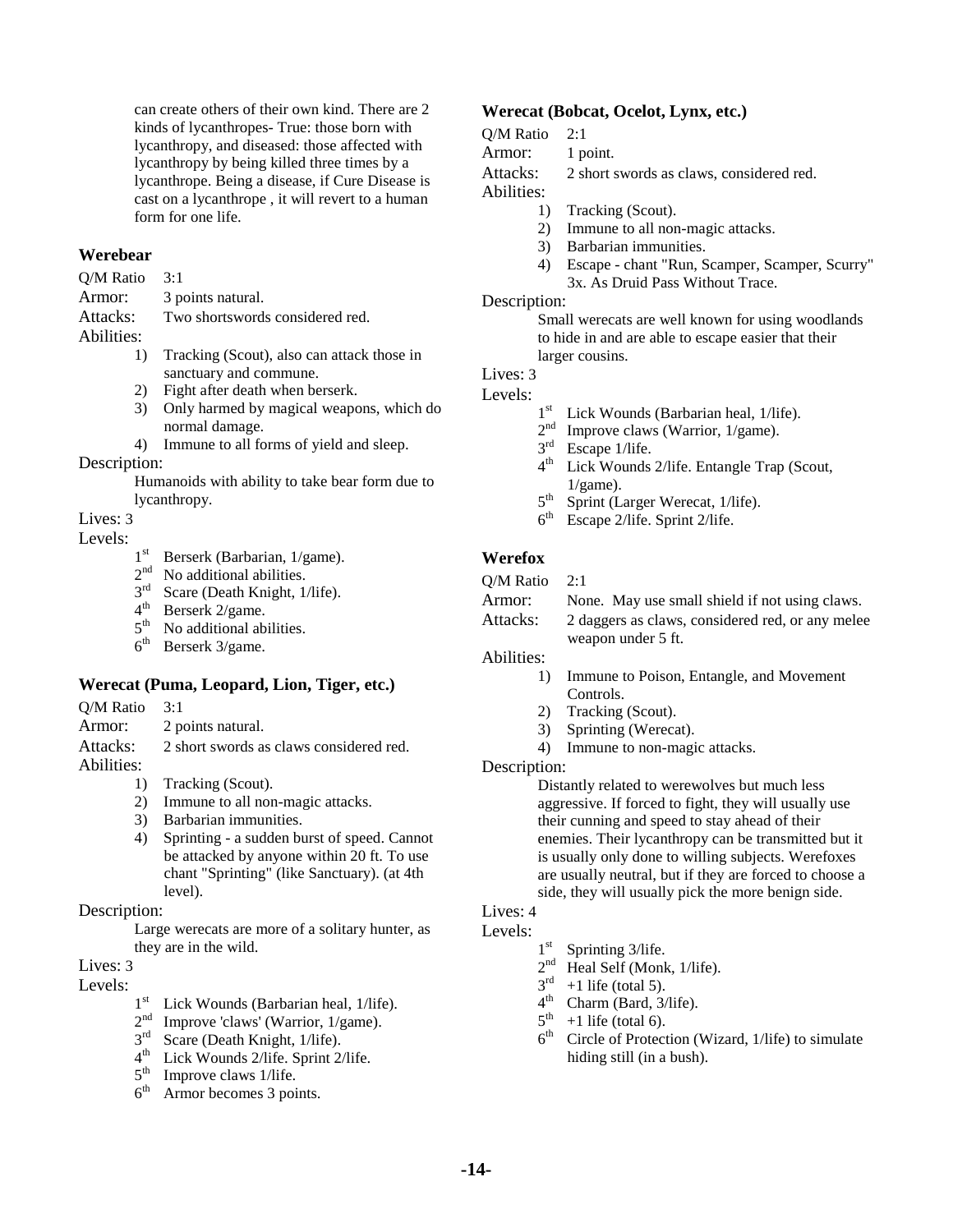### **Wererat**

Q/M Ratio 3:1

| Armor: | 2 points natural, and can wear up to 2 points |
|--------|-----------------------------------------------|
|        | more.                                         |

Attacks: 2 short swords as claws. May also use other swords and daggers.

Abilities:

- 1) Tracking (Scout), also can attack those in Sanctuary and Commune.
- 2) Immune to all non-magic attacks.
- 3) Claws are Poisoned and Diseased. To cure requires a Cure Poison and a Cure Disease. 4) Immune to Lost, Charm, and Yield.

#### Description:

Wererats seek to control anyone around them. Treacherous and deceitful, they hunt in packs.

Lives: 3

# Levels:  $1^{\text{st}}$

- Yield (Wizard, 1/game).
- $2<sup>nd</sup>$  Scare (Death Knight, 1/life).<br> $3<sup>rd</sup>$  Can use a small shield. Yield
- $3<sup>rd</sup>$  Can use a small shield. Yield 1/life.<br> $4<sup>th</sup>$  Scare 2/life
- $4<sup>th</sup>$  Scare 2/life.<br> $5<sup>th</sup>$  Magical red
- Magical red sword 1/life (as Wizard Bladesharp).
- $6<sup>th</sup>$  Yield 2/life.

### **Werewolf**

| $O/M$ Ratio 3:1 |                                             |
|-----------------|---------------------------------------------|
| Armor:          | 2 points natural.                           |
| Attacks:        | 2 short swords, considered claws that count |
|                 | as red weapons.                             |

Abilities:

- 1) Tracking as the Scout ability.
- 2) Berserk as the barbarian ability.
- 3) May only be harmed by magic weapons which will do normal weapon damage, or by magic.
- 4) Immune to all forms of Yield and Sleep.
- 5) Anyone killed by a werewolf three times will become a turned werewolf for the remainder of their lives and fight on the original werewolf's life.

#### Description:

Werewolves are humanoids that can alter their physical appearance to that of a wolf. There are two kinds of werewolves, natural and turned. Natural werewolves have control over their power and turned werewolves are usually more ravenous.

Lives: 3

# Levels:  $1<sup>st</sup>$

- Berserk 1/game.
- $2<sup>nd</sup>$  No additional abilities.<br> $3<sup>rd</sup>$  Scare (Death Knight, 1)
- Scare (Death Knight, 1/life).
- 4th Berserk 2/game.
- $5<sup>th</sup>$  No additional abilities.
- $6<sup>th</sup>$  Berserk 3/game.

# **Werewolf Lord**

- Q/M Ratio 6:1 (QUEST)
- Armor: 4 points natural, 6 points if Berserk.
- Attacks: 2 short swords or daggers that are considered Red and magical.

Abilities:

- 1) Tracking (Scout, unlimited).
- 2) Berserk (Barbarian, 3/game), only at will.
- 3) Barbarian immunities, immune to poison, Cure Disease, and silver.
- 4) May only be hurt by magical weapons, magic, and Berserk Barbarians. All weapons do only 1 point of damage.
- 5) May carry enchantments.
- 6) Summon Wolves (3/life) by saying "Come to me, my wolven kin; tear this mortal limb from limb."x3 with a 50' range. Only stopped by Protects, Stoneskins, and Defend.
- 7) Cure Disease (Healer, 3/game).
- 8) Pass without Trace (Druid, 1/life).
- 9) Sever Spirit (Wizard, 1/life).
- 10) Can make and control lesser werewolves.

#### Description:

They are the leaders of a wolf pack, have complete control over their own actions, and can control the pack as well.

# Lives: 2

# Levels: None.

# **Will-O-the-Wisp**

- Q/M Ratio 2:1
- Armor: 1 point invulnerability.
- Attacks: Spells only.

Abilities:

- 1) Immune to all nonmagical attacks and death magic.
- 2) Leg shots do not count.
- 3) Yield (Dryad, 1/life).
- 4) Lightning Bolt (Wizard, unlimited).

#### Description:

These are the interdimensional entities that roamed the forests of England. Not much is known about them, except that they usually appeared as glowing blue lights.

# Lives: 3

- Levels:
	- 1<sup>st</sup> No additional abilities.
	- $2<sup>nd</sup>$  Yield 2/life. Teleport (Wizard, 2/game).
	- $3<sup>rd</sup>$  Circle of Protection (Wizard, unlimited).<br> $4<sup>th</sup>$  Fireball (Wizard, 1 bolt/unlimited).
	- $4^{\text{th}}$  Fireball (Wizard, 1 bolt/unlimited).<br> $5^{\text{th}}$  Armor becomes 2 points invulned
	- Armor becomes 2 points invulnerability.
	- $6<sup>th</sup>$  Teleport unlimited.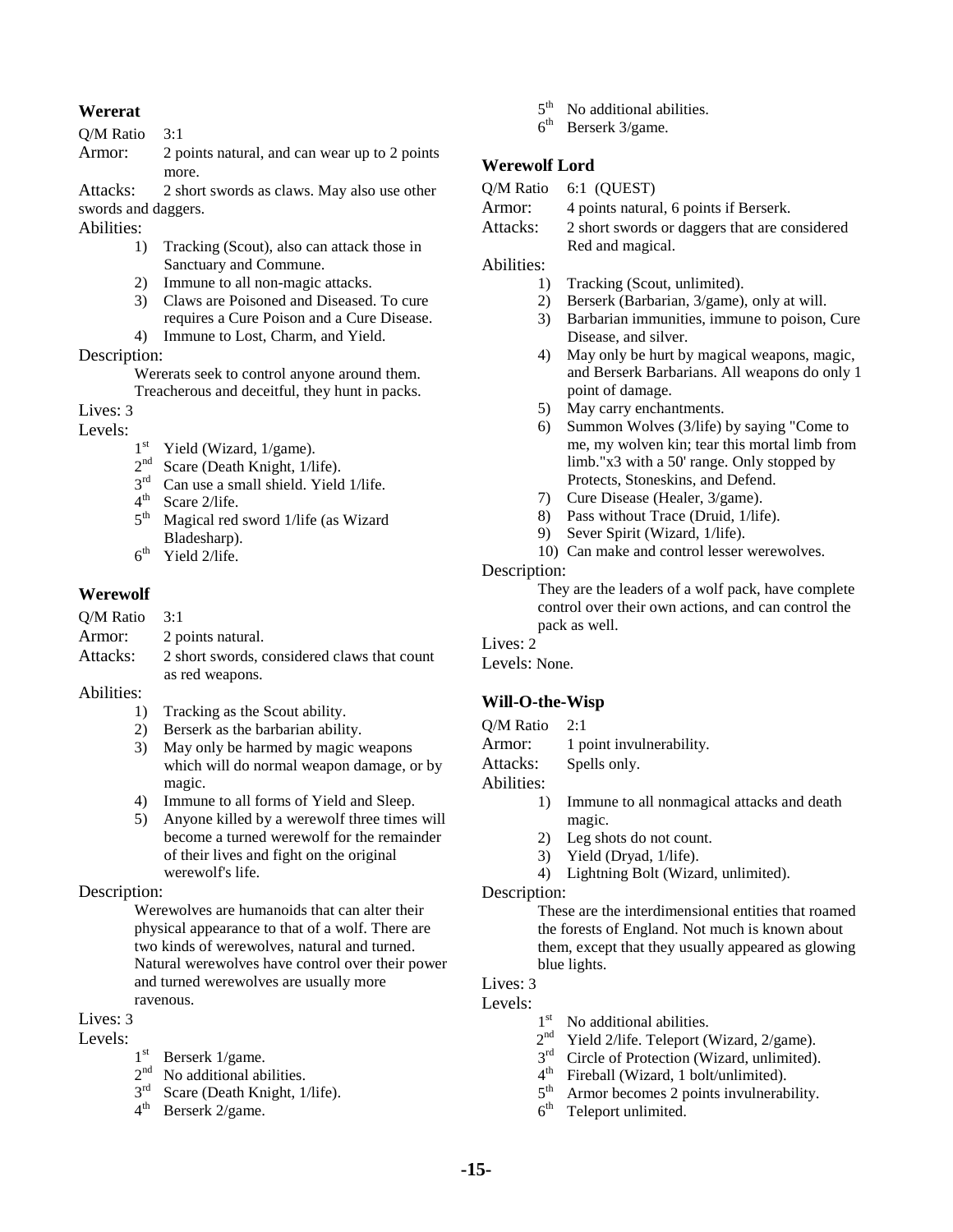### **Xorn**

- Q/M Ratio 2:1
- Armor: 1 point invulnerability.
- Attacks: By levels.

Abilities:

- 1) Barbarian immunities. Also immune to all who and cold based spells.
- 2) Teleport (Wizard, 1/life).

#### Description:

Xorn are creatures from the elemental plane of earth. They eat precious metals and can smell them at 20'. Xorn will ask for precious metals first, and then kill for them.

Vulnerabilities:

Stone to Flesh will remove 1 point of armor on all locations.

Lives: 2

Levels:  $1^{st}$ 

- Two short swords.
- 2<sup>nd</sup> Armor becomes 2 points.
- $3<sup>rd</sup>$  Teleport 2/life.
- 4<sup>th</sup> Any two swords.
- 5<sup>th</sup> Armor becomes 3 points.
- $6<sup>th</sup>$  One additional life (total 3).

### **Yuki-Onna (Snow Woman)**

| O/M Ratio    | 8:1 (OUEST)               |
|--------------|---------------------------|
| Armor:       | 2 points invulnerability. |
| Attacks:     | Spells only.              |
| $A$ hilitios |                           |

- Abilities:
	- 1) Immune to all non-magic attacks and all magic except fire based.
	- 2) Vibrating Palm and Sanctuary (Monk, unlimited).
	- 3) Vanish (Brownie, unlimited). Must state "Visible" and does not have to be near a tree.
	- 4) Iceball (Wizard, unlimited), Teleport, Sleep, Lost (Healer, unlimited), and Charm (Bard) by saying "I charm thee."x5 with a 50' range.
	- 5) Yield (Dryad, 4/life).
	- 6) Iceball acts as a Heal or Mend.
	- 7) Steal Life (Anti-Paladin, 8/game).

#### Description:

A supernatural, Japanese female with pale blue skin, wearing white. Hates all humans, who she lures into cold weather to kill them. Only appears in snow storms or other icy weather.

### Lives: 1

Levels: None.